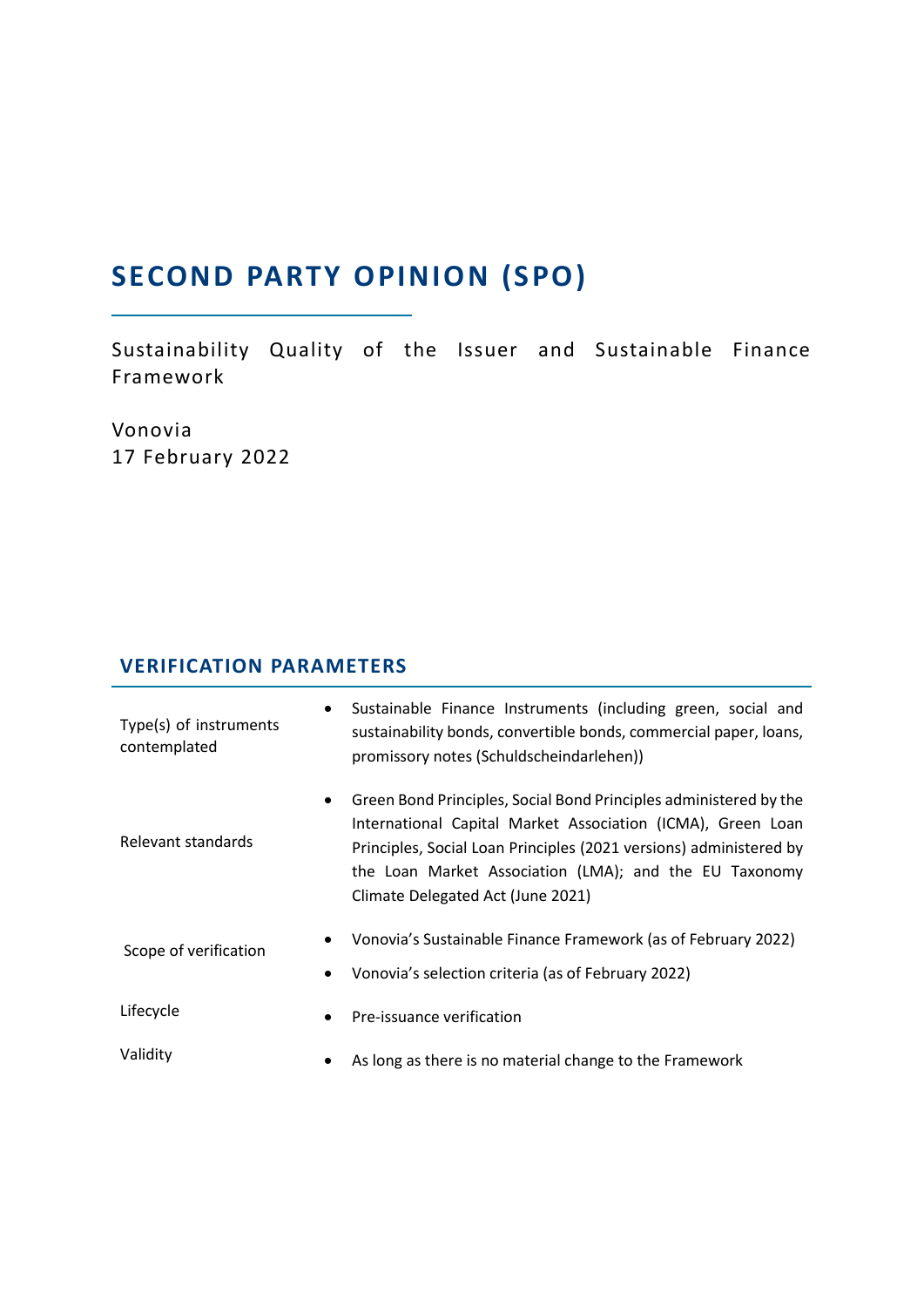Sustainability Quality of the Issuer and Sustainable Finance Framework

# **CONTENTS**

| PART I: SUSTAINABLE FINANCE FRAMEWORK LINK TO VONOVIA'S SUSTAINABILITY STRATEGY  5 |
|------------------------------------------------------------------------------------|
|                                                                                    |
| B. CONSISTENCY OF SUSTAINABLE FINANCE FRAMEWORK WITH VONOVIA'S SUSTAINABILITY      |
|                                                                                    |
|                                                                                    |
| A. CONTRIBUTION OF THE SUSTAINABLE BOND FRAMEWORK TO THE UN SDGs 16                |
| MANAGEMENT OF ENVIRONMENTAL AND SOCIAL RISKS ASSOCIATED WITH THE SELECTION         |
| B. ALIGNMENT OF THE GREEN ASSET SELECTION CRITERIA WITH THE EU TAXONOMY  20        |
|                                                                                    |
|                                                                                    |
|                                                                                    |
|                                                                                    |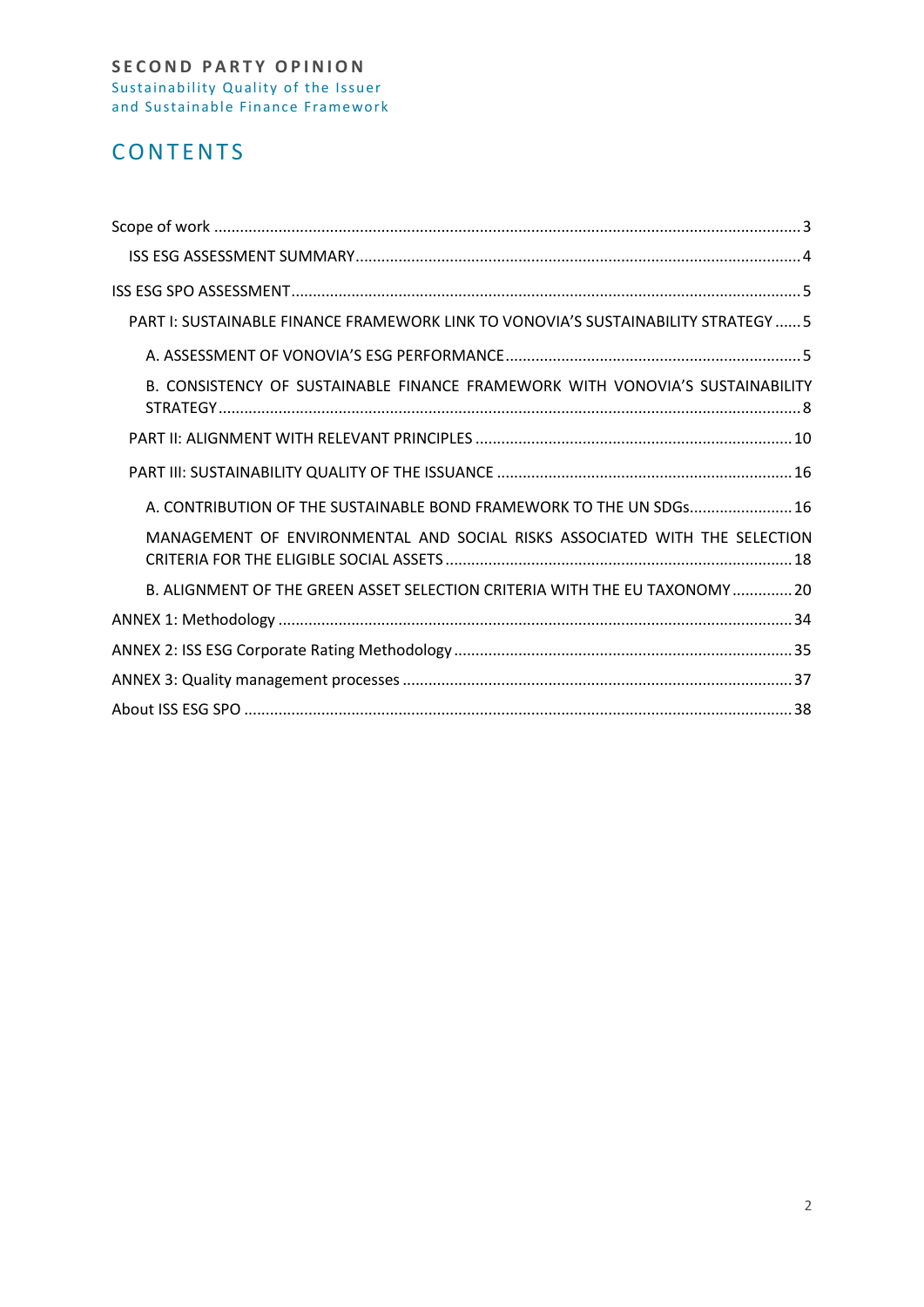Sustainability Quality of the Issuer and Sustainable Finance Framework

# <span id="page-2-0"></span>Scope of work

Vonovia commissioned ISS ESG to assist with its Sustainable Finance Instruments (including green, social and sustainability bonds, commercial paper, loans, promissory notes (Schuldscheindarlehen) and convertible bonds by assessing three core elements to determine the sustainability quality of the instruments:

- 1. Link of the Sustainable Finance Instruments to Vonovia's sustainability strategy drawing on Vonovia's overall sustainability profile and issuance-specific use of proceeds' categories.
- 2. Vonovia's Sustainable Finance Framework (February 2022 version) benchmarked against ICMA's GBPs, SBPs, SBGs, LMA's GLPs, and the EU Taxonomy Climate Delegated Act (June 2021) on a best effort basis.
- 3. The selection criteria whether the nominated project categories contribute positively to the UN SDGs and are aligned with the EU Taxonomy Technical Screening Criteria (including the Climate Change Mitigation and Do No Significant Harm Criteria) and Minimum Social Safeguards requirements as outlined in the EU Taxonomy Climate Delegated Act (June 2021).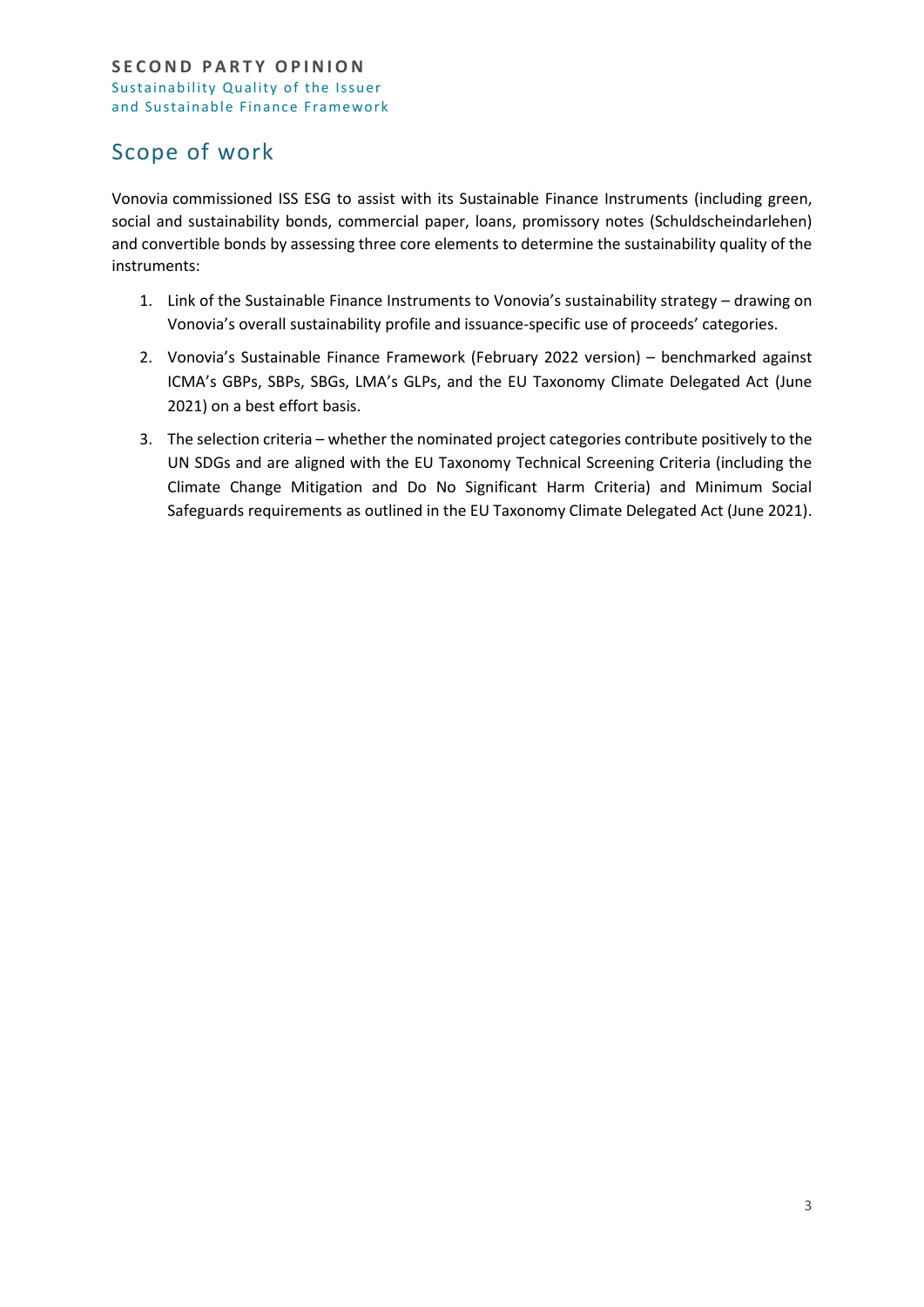Sustainability Quality of the Issuer and Sustainable Finance Framework

# <span id="page-3-0"></span>ISS ESG ASSESSMENT SUMMARY

| <b>SPO SECTION</b>                                                                                                      | <b>SUMMARY</b>                                                                                                                                                                                                                                                                                                                                                                                                                                                                                                                                                                                           | <b>EVALUATION</b> <sup>1</sup>                                   |
|-------------------------------------------------------------------------------------------------------------------------|----------------------------------------------------------------------------------------------------------------------------------------------------------------------------------------------------------------------------------------------------------------------------------------------------------------------------------------------------------------------------------------------------------------------------------------------------------------------------------------------------------------------------------------------------------------------------------------------------------|------------------------------------------------------------------|
| Part 1:<br><b>Sustainable</b><br><b>Finance</b><br><b>Instruments</b><br>link to issuer's<br>sustainability<br>strategy | According to the ISS ESG Corporate Rating published on 26.01.2022,<br>the issuer shows a high sustainability performance against the industry<br>peer group on key ESG issues faced by the real estate sector. The issuer<br>is rated 49 <sup>th</sup> out of 385 companies within its sector.<br>The use of proceeds financed with the Sustainable Finance<br>Instruments are consistent with the issuer's sustainability strategy and<br>material ESG topics for its industry. The rationale for issuing<br>Sustainable Finance Instruments is clearly described by the issuer.                        | <b>Consistent</b><br>with issuer's<br>sustainability<br>strategy |
| Part 2:<br><b>Alignment</b><br>with GBPs,<br>SBPs, SBGs,<br><b>GLPs and SLPs</b>                                        | The issuer has defined a formal concept for its Sustainable Finance<br>Instruments regarding use of proceeds, processes for project<br>evaluation and selection, management of proceeds and reporting. This<br>concept is in line with the GBPs, SBPs, SBGs, GLPs and the SLPs.                                                                                                                                                                                                                                                                                                                          | <b>Aligned</b>                                                   |
| Part 3:<br><b>Sustainability</b><br>quality of the<br>selection<br>criteria and<br>asset pool                           | The Sustainable Finance Instruments will (re-)finance eligible asset<br>categories which include: green and social residential real estate.<br>Those use of proceeds categories have a limited contribution to SDGs<br>1 "No Poverty", 7 "Affordable and clean energy", and 11 "Sustainable<br>Cities and Communities", and also significant contribution to SDG 10<br>"Reduced Inequalities", and 13 "Climate action".<br>The overall sustainability quality of the social assets in terms of<br>sustainability benefits, risk avoidance and minimization is good based<br>upon the ISS ESG assessment. | <b>Positive</b><br>contribution<br>to SDG 1, 7,<br>10, 11 and 13 |
| Alignment<br>of<br>selection<br>criteria<br>with<br><b>EU Taxonomy</b>                                                  | For the green assets, ISS ESG assessed the alignment of Vonovia's project characteristics,<br>due diligence processes and policies against the requirements of the EU Taxonomy<br>(Climate Delegated Act of June 2021), on a best-efforts basis <sup>2</sup> . Based on robust processes<br>for selection, the nominated project categories are considered to be:<br>Aligned with the Climate Change Mitigation Criteria<br>$\bullet$<br>Aligned with the Do No Significant Harm Criteria<br>٠<br>Aligned with the Minimum Social Safeguards requirements                                                |                                                                  |

<sup>&</sup>lt;sup>1</sup> ISS ESG's evaluation is based on the Vonovia Sustainable Finance Framework (February 2022 version), on the analysed selection criteria as received in February 2022, and on the ISS ESG Corporate Rating applicable at the SPO delivery date (updated on the 29.09.2022).

<sup>&</sup>lt;sup>2</sup> Whilst the Final Delegated Act for Mitigation and Adaptation were published in June 2021, the Technical Screening Criteria allow for discretion on the methodologies in determining alignment in certain cases. Therefore, at this stage ISS ESG evaluates the alignment with the EU Taxonomy on a "best efforts basis".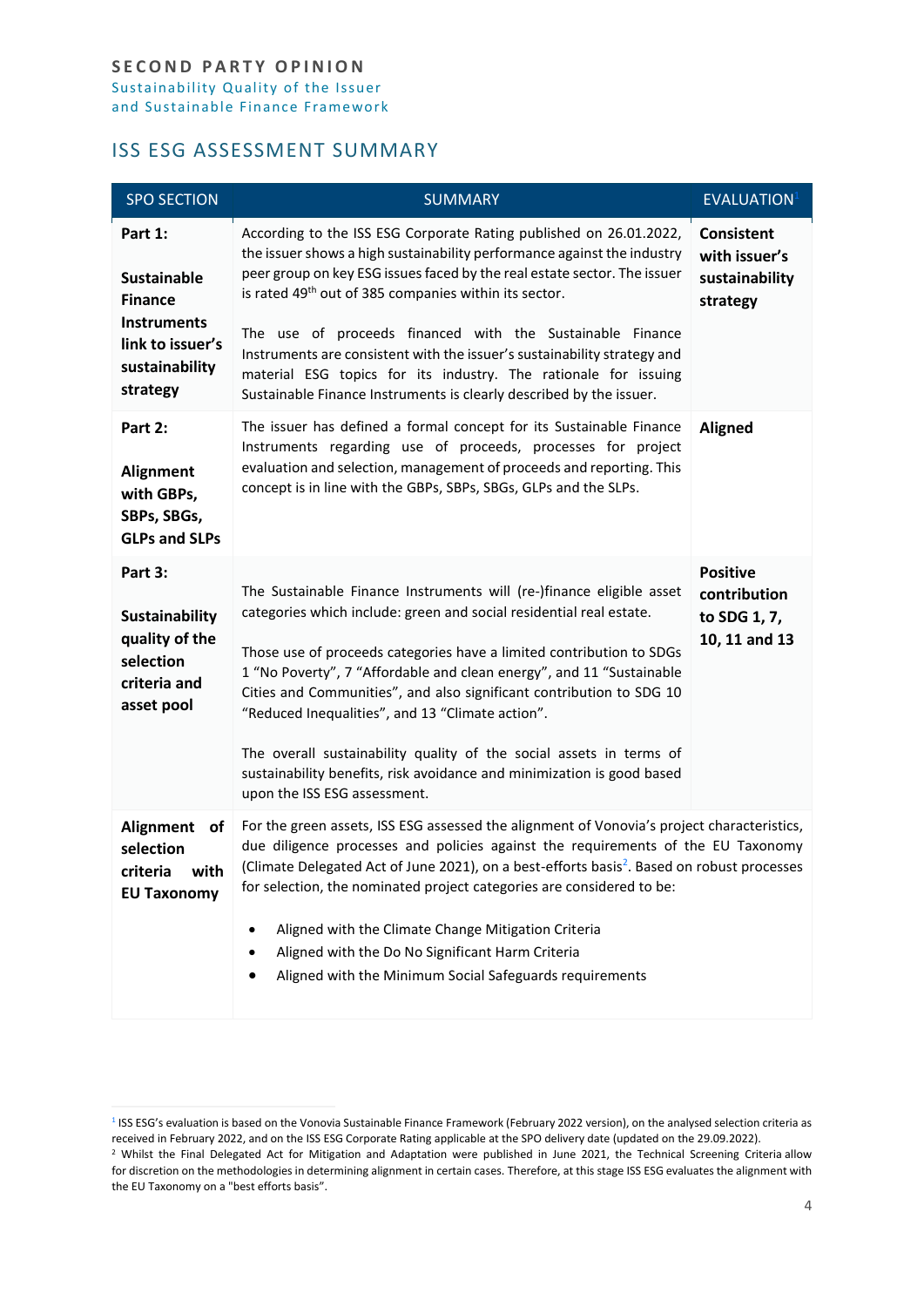Sustainability Quality of the Issuer and Sustainable Finance Framework

# <span id="page-4-0"></span>ISS ESG SPO ASSESSMENT

# <span id="page-4-1"></span>**PART I: SUSTAINABLE FINANCE FRAMEWORK LINK TO VONOVIA'S SUSTAINABILITY STRATEGY**

#### <span id="page-4-2"></span>A. ASSESSMENT OF VONOVIA'S ESG PERFORMANCE

The ISS ESG Corporate Rating provides material and forward-looking environmental, social and governance (ESG) data and performance assessments.

| COMPANY        | <b>SECTOR</b>      | DECILE RANK TRANSPARENCY LEVEL |
|----------------|--------------------|--------------------------------|
| <b>VONOVIA</b> | <b>REAL ESTATE</b> | VERY HIGH                      |

This means that the company currently shows a high sustainability performance against peers on key ESG issues faced by the real estate sector and obtains a decile rank relative to the industry group of 2, given that a decile rank of 1 indicates the highest relative ESG performance out of 10.

#### *ESG performance*

As of 26.01.2022, this rating places Vonovia 49<sup>th</sup> out of 385 companies rated by ISS ESG in the real estate sector.

Key challenges faced by companies in terms of sustainability management in this sector are displayed in the chart on the right, as well as the issuer's performance against those key challenges in comparison to the average industry peers' performance.

*Sustainability opportunities*

# **Key Issue Performance**



#### Vonovia's real estate portfolio consists of residential properties which the company acquires, develops and manages. The company has several social projects which contribute to sustainable development, including price-linked affordable housing, favourable lease conditions for tenants with a social focus, and projects that contribute to social infrastructure and local enhancement, such as the modernisation of elderly residential properties.

However, the percentage of the company's real estate portfolio considered to have a high social benefit is low. In 2019, regarding relevant environmental opportunities, some completed new development projects achieved the green building certification DGNB.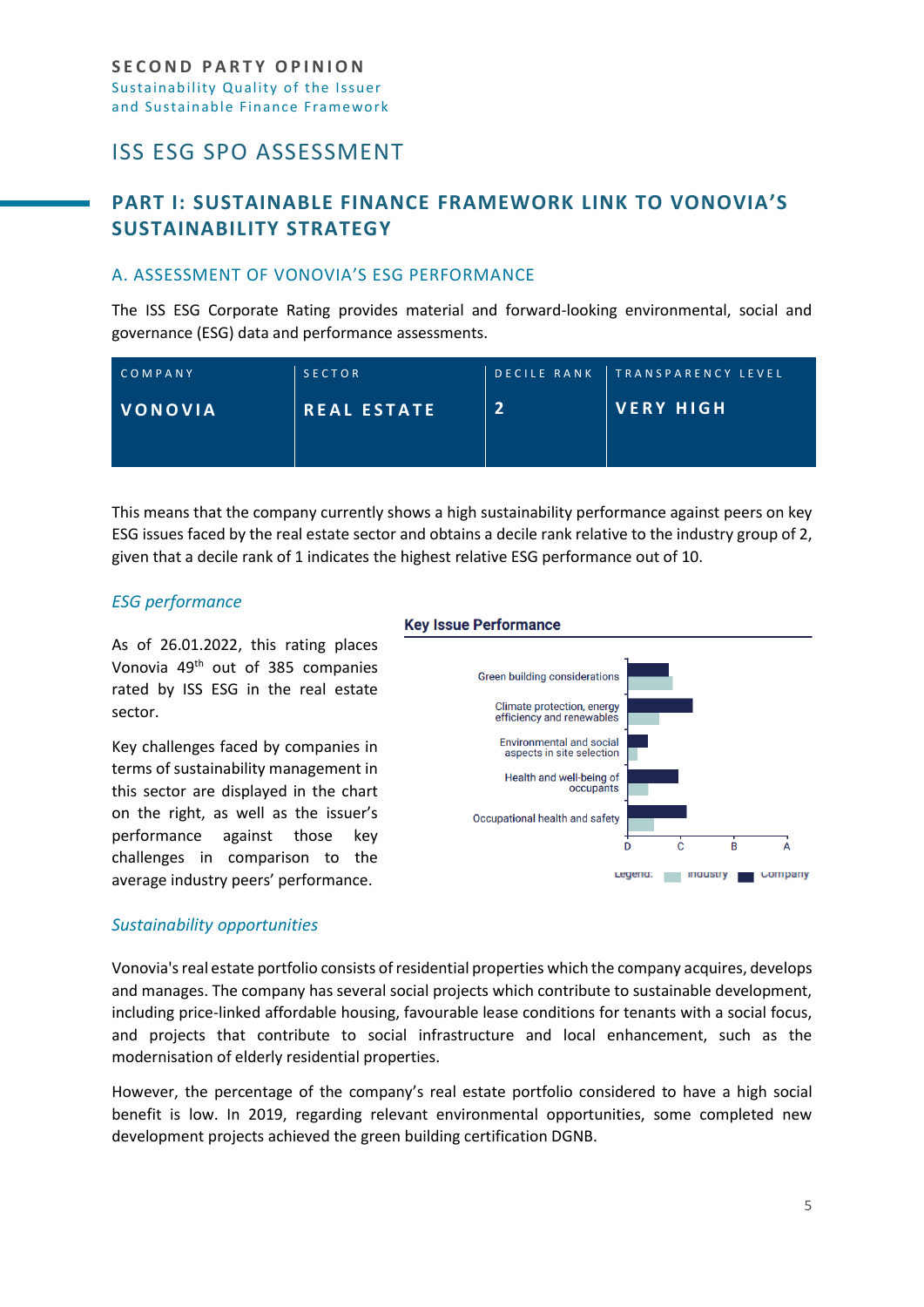Sustainability Quality of the Issuer and Sustainable Finance Framework

#### *Sustainability risks*

For a company active in real estate management and development, the main sustainability risks are the health and safety of employees, contractors and tenants, climate change, and the resource efficiency of buildings (i.e. energy, water and materials). Regarding health and safety, Vonovia has implemented important elements of health and safety management and collects group-wide data on employees on health and safety statistics.

Vonovia has also taken important steps to provide for tenants and customers by conducting regular inspections regarding the exposure to chemical (e.g. asbestos) and biological (e.g. legionella and mould) factors, and by implementing security measures. In addition, the company considers sociodemographic developments such as the ageing population in building design.

Regarding Vonovia's management of relevant environmental risks, the company has implemented energy-efficiency modernisation programs, which include the replacement of insulation, windows and heating systems and the use of renewable energy sources. The company has set a target to modernise 3% of its assets every year. Regarding climate change, the company compiles some relevant greenhouse gas emission inventories and has set a target to reduce emissions. Finally, regarding construction and refurbishment activities, the company refers to the consideration of ecological aspects in, for example, material selection. However, these guidelines are not binding and topics like the reduction of negative impacts on neighbourhoods do not appear to be strategically addressed.

#### *Governance opinion*

Regarding Vonovia's governance structure, nearly all of the company's board members are independent, including the chair of the board (Jürgen Fitschen). The board has established separate committees in charge of audit, nomination and remuneration, and the majority of the members of these committees are independent (all information as at March 31, 2021). Vonovia publicly discloses the remuneration of its CEO and the highest-paid members of the executive management team. Compensation is sub divided according to fixed amounts, variable performance-related components and long-term incentive components, which can incentivise sustainable value creation.

Regarding Vonovia's governance of sustainability, the company does not appear to have established an independent board committee in charge of sustainability matters. Regarding executive remuneration, Vonovia has introduced variable compensation components which are linked to nonfinancial performance criteria. Regarding business ethics, Vonovia's Code of Conduct addresses issues such as corruption, insider dealings and the validity of financial information in varying degrees of detail. To ensure compliance with the code, some procedures such as an employee acknowledgement of the code, employee training, compliance risk assessments and whistle-blower channels have been established.

#### *Sustainability impact of products and services portfolio*

Using a proprietary methodology, ISS ESG assessed the contribution of Vonovia's current products and services portfolio to the Sustainable Development Goals defined by the United Nations (UN SDGs). This analysis is limited to the evaluation of final product characteristics and does not include practices along Vonovia's production processes.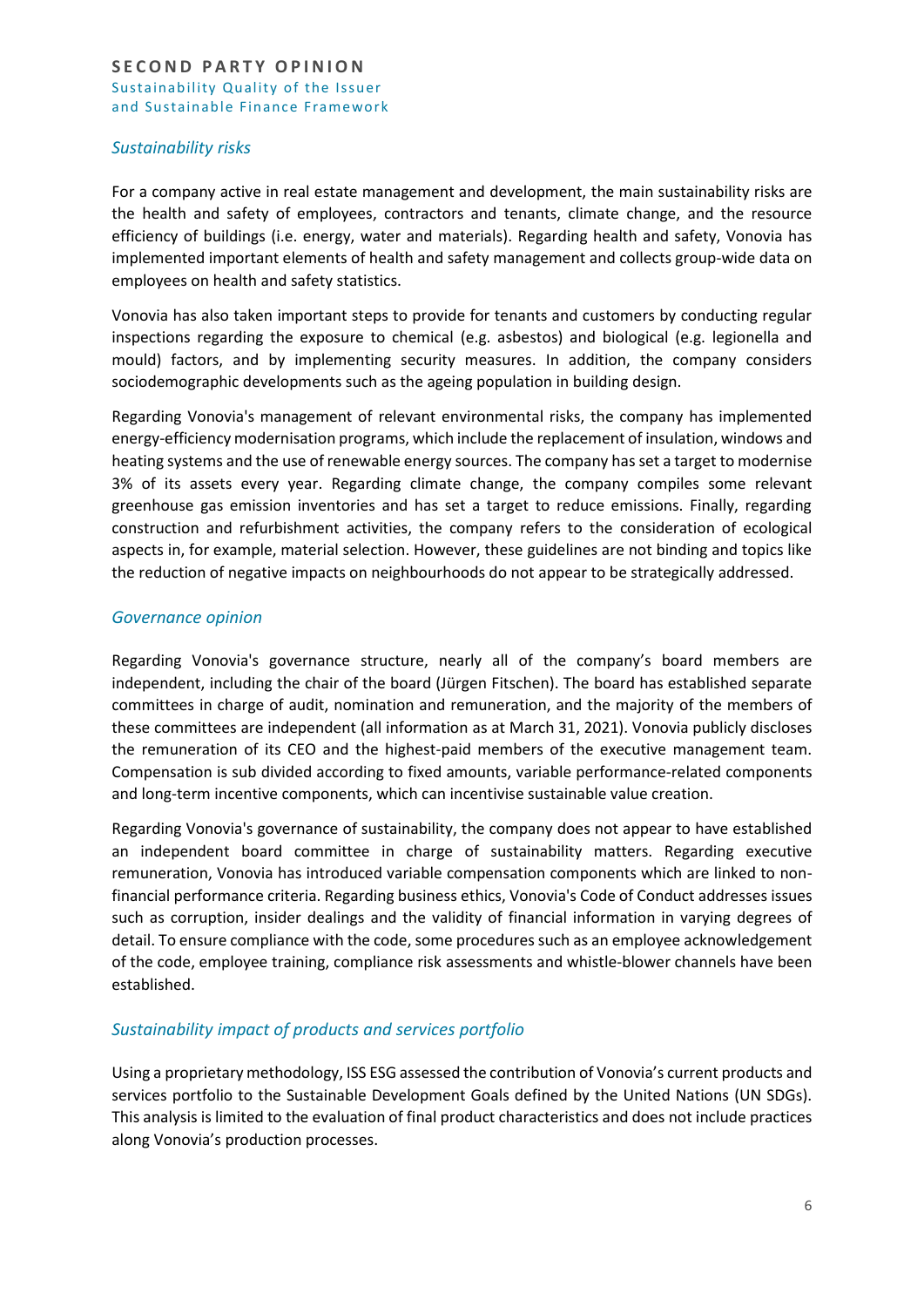#### Sustainability Quality of the Issuer and Sustainable Finance Framework

| PRODUCT/SERVICES<br><b>PORTFOLIO</b>                        | <b>ASSOCIATED</b><br><b>PERCENTAGE OF</b><br><b>REVENUE</b> | <b>DIRECTION OF IMPACT</b> | <b>UN SDGS</b>                   |
|-------------------------------------------------------------|-------------------------------------------------------------|----------------------------|----------------------------------|
| <b>Non-luxury</b><br>residential housing,<br>social housing | 50%                                                         | <b>CONTRIBUTION</b>        | REDUCED<br>Inequalities<br>4 = D |
| <b>Others</b>                                               | N/A                                                         | NO NET IMPACT              | N/A                              |

### *Breaches of international norms and ESG controversies*

The company is not facing any controversies.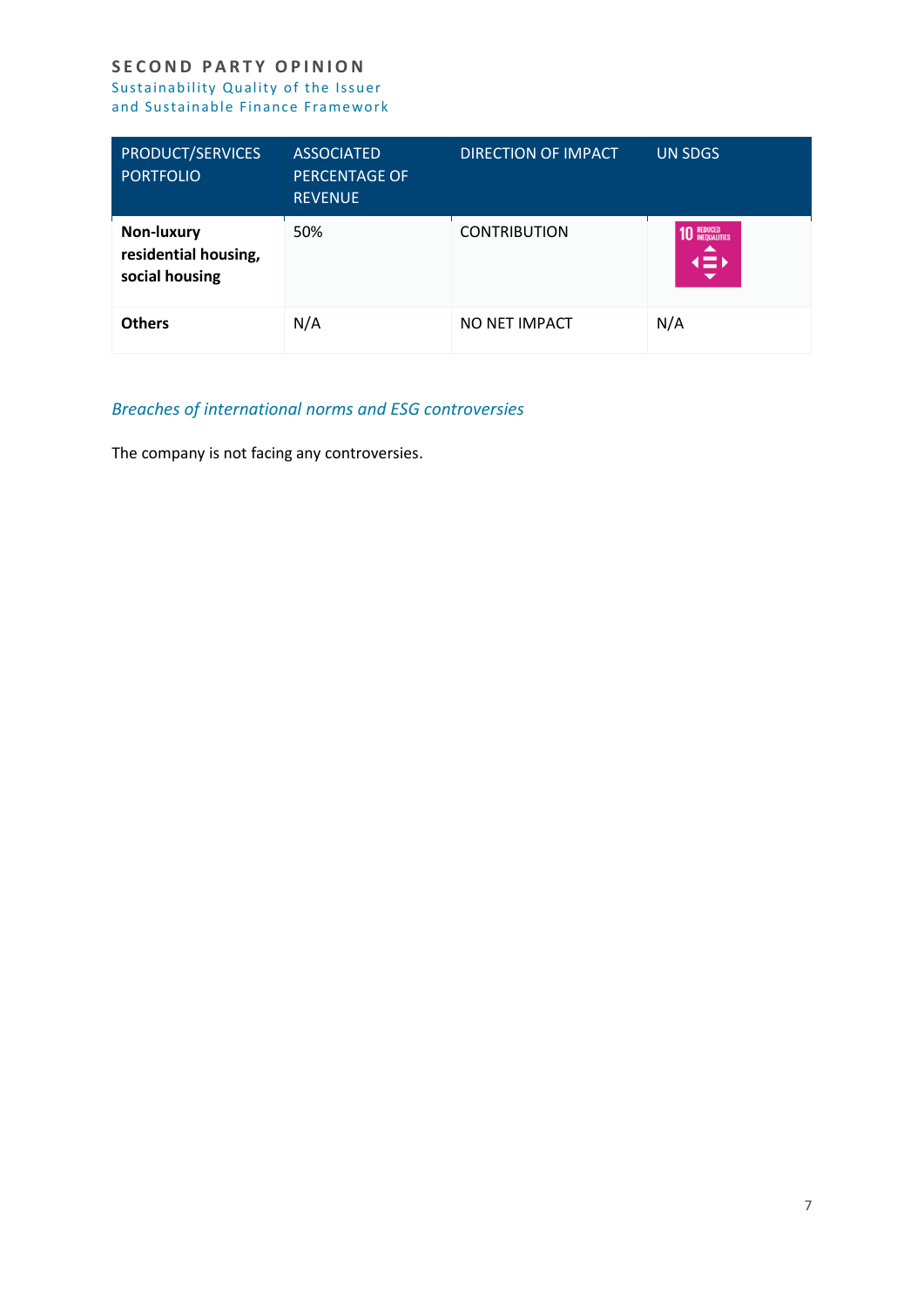Sustainability Quality of the Issuer and Sustainable Finance Framework

### <span id="page-7-0"></span>B. CONSISTENCY OF SUSTAINABLE FINANCE FRAMEWORK WITH VONOVIA'S SUSTAINABILITY STRATEGY

#### *Key sustainability objectives and priorities defined by the issuer*

Vonovia seeks to act in the interest of society for a sustainable future in the housing industry and the provision of affordable housing.

The real estate company has established the following ESG pillars for its business:

| <b>ENVIRONMENTAL</b>                                                              | <b>SOCIAL</b>                                                                                                                | <b>GOVERNANCE</b>                                                                                                    |
|-----------------------------------------------------------------------------------|------------------------------------------------------------------------------------------------------------------------------|----------------------------------------------------------------------------------------------------------------------|
| Contribution to climate<br>protection and carbon reduction                        | Social responsibility for its<br>tenants, customers and<br>employees                                                         | Reliable, transparent and<br>trustworthy governance                                                                  |
| Environment and climate<br>ш<br>Sustainable construction and<br>m.<br>development | Society and contribution to<br>ш<br>urban development<br>Homes and customers<br>ш<br>Corporate culture and<br>ш<br>employees | Corporate governance and<br>ш<br>responsible business practices<br>Future viability and capital<br>and the<br>market |

In 2020, Vonovia conducted a materiality analysis, which is included in its sustainability report.<sup>3</sup> Based on the analysis, Vonovia defines areas for action and outlines a sustainability roadmap.

Its seven action areas are to:

- Create neighbourhoods for harmonious co-existence;
- Become climate neutral by 2050;
- Be committed to diversity, team spirit and new ways of thinking;
- **■** Use increasingly sustainable construction methods;
- Be on track for long-term success;
- **•** Offer housing for all; and
- Take responsibility at all times.

In neighbourhoods of Vonovia's buildings, the company promotes the expansion of renewable energy like photovoltaics, the implementation of climate-friendly mobility concepts, such as EV charging stations, and innovative technologies and introduces energy sector coupling solutions.

Since 2017, Vonovia has set an average annual refurbishment target of around 3% of its building stock per year in Germany (compared to the refurbishment trend rate of 1%). Vonovia says that its tenants benefit directly from these measures, as electricity and heating savings result in lower expenses. Rental prices are based on local prices, and, if available, on certified rent indices. To create attractive living spaces and protect the economic value of its investments, Vonovia is committed to social

<sup>&</sup>lt;sup>3</sup> www.reports.vonovia.de/2020/sustainability-report/ assets/downloads/entire-vonovia-sr20.pdf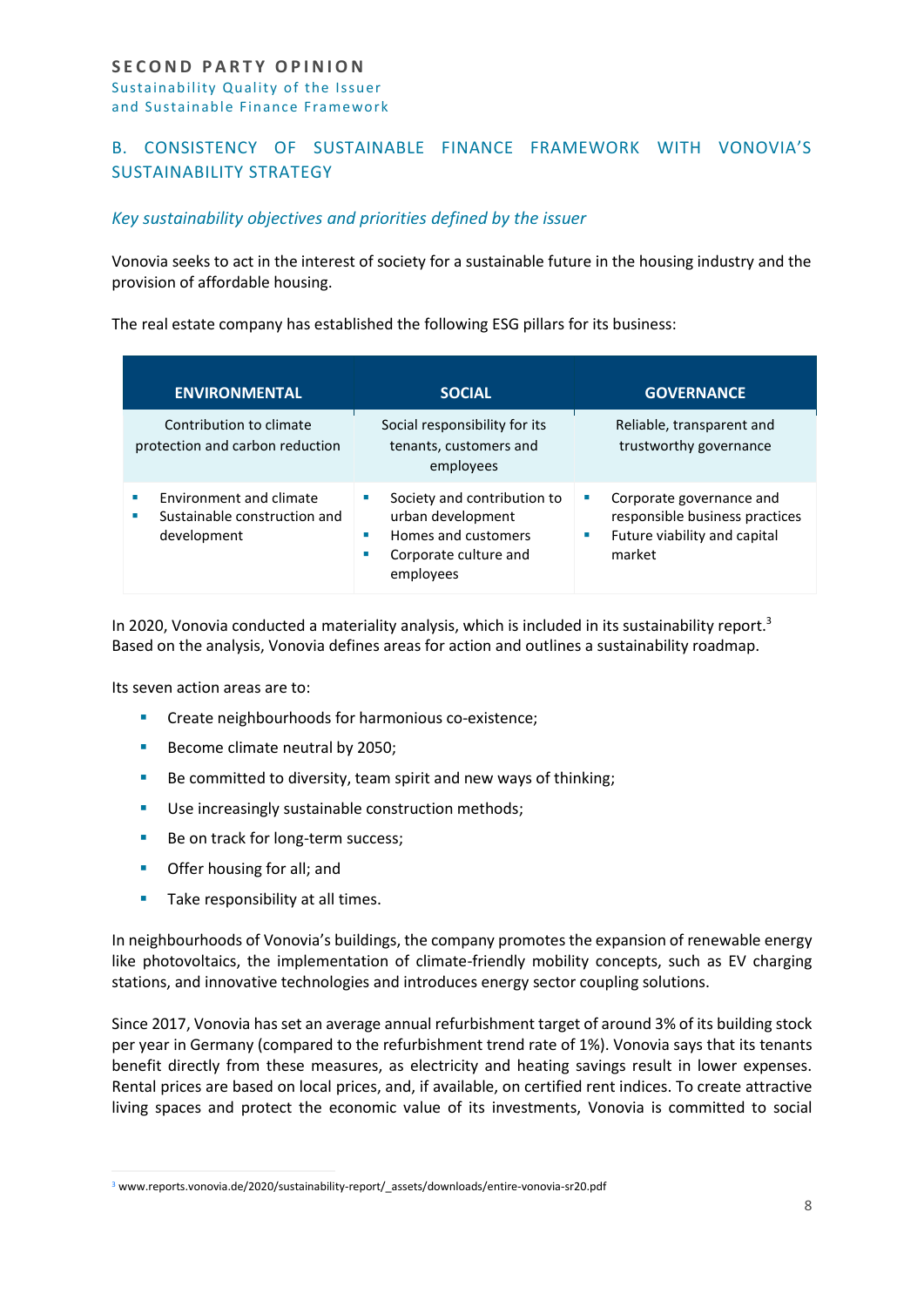#### Sustainability Quality of the Issuer and Sustainable Finance Framework

sustainability and also has social integration programmes in place. It offers 'needs-based' housing and, for example, modernises, constructs and renovates buildings senior friendly.

In metropolitan areas, Vonovia develops public areas with new playgrounds and green outdoor environments to increase well-being and security. It establishes collaborations with authorities, municipalities and NGOs in order to support local development and offers work opportunities to residents to increase employment, for example via its Environmental Caretaker Programme.

#### *Rationale for issuance*

This framework represents an update of Vonovia's previous and first green bond framework published in March 2021 and supports the firm's sustainability goals. The Sustainable Finance Framework replaces also a preceding framework of Deutsche Wohnen, a real estate firm which Vonovia acquired in 2021. The update will align the frameworks with EU Taxonomy eligibility criteria and include social categories, to enable Vonovia to issue various green, social and sustainability instruments. It is planned that invested assets will demonstrate climate and social benefits and contribute to the sustainability strategy of Vonovia and the UN SDGs.

#### *Contribution of use of proceeds categories to sustainability objectives and priorities*

ISS ESG mapped the use of proceeds' categories financed with the Sustainable Finance Instruments to the sustainability objectives defined by the issuer and to the key ESG industry challenges, as defined by the ISS ESG Corporate Rating methodology for the real estate sector. Key ESG industry challenges are key issues that are highly relevant for a respective industry to tackle when it comes to sustainability, e.g. climate change and energy efficiency in the buildings sector. From this mapping, ISS ESG derived a level of contribution to the strategy of each use of proceeds' category.

| <b>USE OF PROCEEDS</b><br><b>CATEGORY</b> | <b>SUSTAINABILITY OBJECTIVES</b><br><b>FOR THE ISSUER</b> | <b>KEY ESG INDUSTRY</b><br><b>CHALLENGES</b> | <b>CONTRIBUTION</b>                     |
|-------------------------------------------|-----------------------------------------------------------|----------------------------------------------|-----------------------------------------|
| <b>Green Buildings</b>                    |                                                           |                                              | Contribution to a<br>material objective |
| <b>Affordable</b><br><b>Housing</b>       |                                                           |                                              | Contribution to a<br>material objective |
| Low-barrier<br><b>Housing</b>             |                                                           |                                              | Contribution to a<br>material objective |

**Opinion:** *ISS ESG finds that the use of proceeds financed with the Sustainable Finance Instruments are consistent with the issuer's sustainability strategy and material ESG topics for the issuer's industry. The rationale for issuing Sustainable Finance Instruments is clearly described by the issuer.*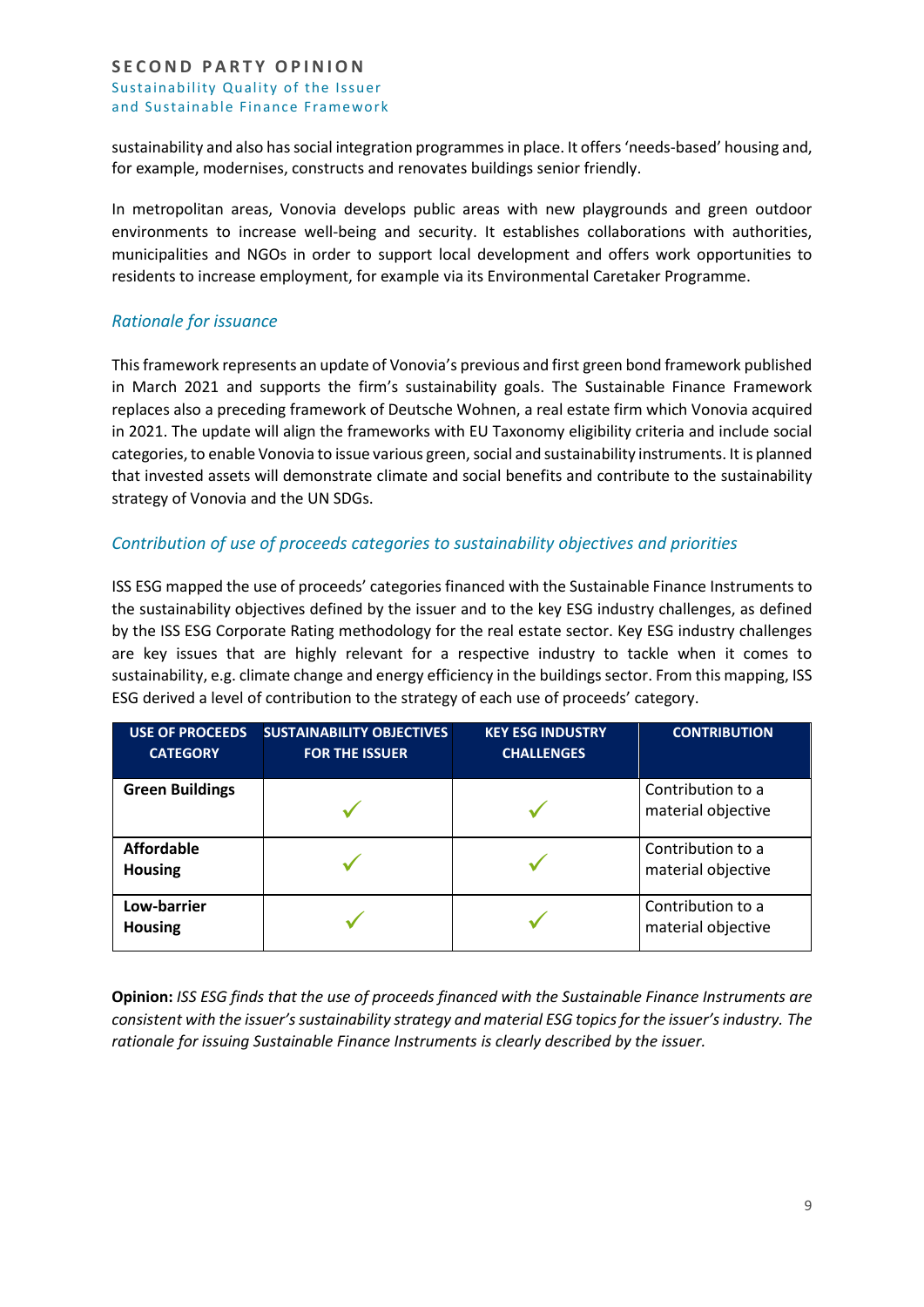#### Sustainability Quality of the Issuer and Sustainable Finance Framework

# <span id="page-9-0"></span>**PART II: ALIGNMENT WITH RELEVANT PRINCIPLES**

#### **1. Use of proceeds**

Vonovia's Sustainable Finance Instruments will be used to finance and/or refinance, in whole or in part, new or existing assets. The amount or the percentage of new financing and refinancing will be defined in its allocation report in alignment with its framework.

| <b>ICMA GBP</b>  |   | <b>Eligible Assets</b>                                                                                                                |
|------------------|---|---------------------------------------------------------------------------------------------------------------------------------------|
| Green            |   | Buildings built before 31 December 2020 with EPC label $\geq$ "A" or belonging to the top                                             |
| <b>Buildings</b> |   | 15% of the national building stock based on primary energy demand (PED) <sup>4</sup>                                                  |
|                  | п | Buildings built after 31 December 2020 with energy performance of at least 10% better                                                 |
|                  |   | than the threshold for Nearly Zero-Energy Buildings (NZEB) in the local market <sup>4</sup>                                           |
|                  | × | Buildings that have been refurbished meeting the criteria for major renovations under<br>applicable building regulations <sup>5</sup> |
|                  | ш | Buildings that have been refurbished with renovations resulting in a reduction of primary                                             |
|                  |   | energy demand of at least 30% within a maximum of three years in comparison to the                                                    |
|                  |   | energy performance of the building before the renovation                                                                              |

| <b>ICMA SBP</b>                     | <b>Eligible Assets</b>                                                                                                                                                                                                                                                                                                                                                                                                                                                                                                                                                                                                                                                                                                                             | <b>Target group</b>                                                                                                                                                                                                                                                                                                                                  |
|-------------------------------------|----------------------------------------------------------------------------------------------------------------------------------------------------------------------------------------------------------------------------------------------------------------------------------------------------------------------------------------------------------------------------------------------------------------------------------------------------------------------------------------------------------------------------------------------------------------------------------------------------------------------------------------------------------------------------------------------------------------------------------------------------|------------------------------------------------------------------------------------------------------------------------------------------------------------------------------------------------------------------------------------------------------------------------------------------------------------------------------------------------------|
| <b>Affordable</b><br><b>Housing</b> | Development and/or provision of affordable housing units<br>that aim to help address or mitigate a specific social issue<br>and to target vulnerable groups. Investments in this<br>category are evaluated based on the local context where<br>Vonovia operates, applying subsidised housing laws.<br>Germany<br>Housing units which are let based on German law on<br>social and subsidised housing, whereby the tenant must<br>own a so-called "Wohnberechtigungsschein" (WBS), i.e.<br>a certificate of eligibility for social housing.<br>Housing units which are let at a discount of 15% to the<br>п<br>local comparable rent (Ortsübliche Vergleichsmiete -<br>OVM), according to § 558 BGB. Evaluation criteria of<br>this rent index are: | Germany<br><b>• Regarding WBS targeted</b><br>people are those with low<br>income, vulnerable young<br>people and students, people<br>with disabilities, seniors,<br>unemployed people and<br>foreigners in vulnerable<br>situations<br><b>-</b> Regarding OVM and Berlin<br>housing units targeted<br>people are those with low to<br>medium-income |

<sup>4</sup> Vonovia has engaged an external consultant to define the top 15% of the national building stock and NZEB-10% in Germany, Austria and Sweden. The study's conclusions will be published on Vonovia's website.

<sup>5</sup> As set in the applicable national and regional building regulations for 'major renovations' implementing Directive 2010/31/EU. The energy performance of the building or the renovated part that is upgraded meets cost-optimal minimum energy performance requirements in accordance with the respective directive.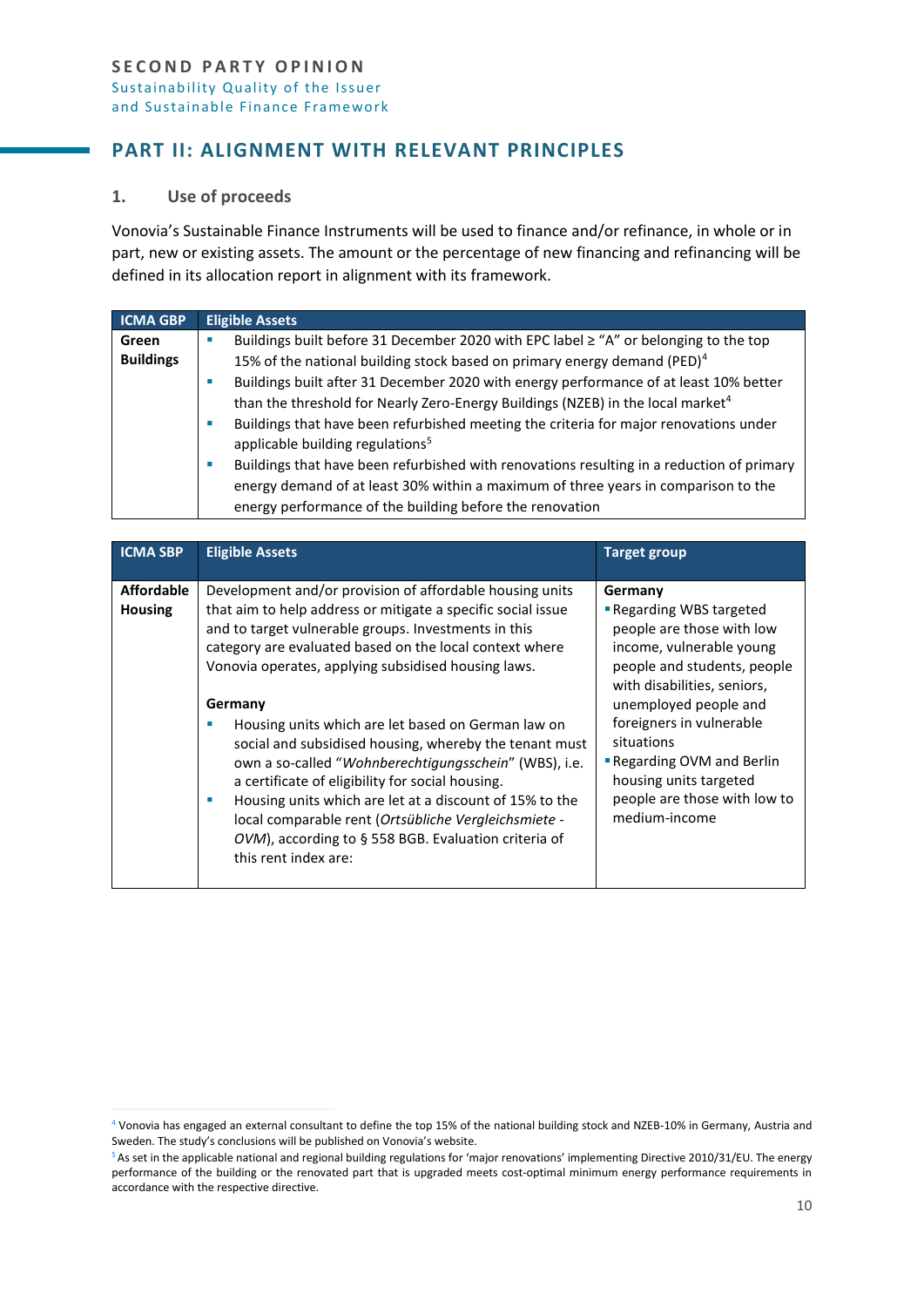| <b>Affordable</b> | Year of construction<br>1.                                                 |                        |
|-------------------|----------------------------------------------------------------------------|------------------------|
| <b>Housing</b>    | 2.<br>Location (popularity of the city district, traffic noise level,      |                        |
|                   | transportation, infrastructure, building density, etc.)                    |                        |
|                   | Size or living space<br>3.                                                 |                        |
|                   | Quality of equipment (sanitary facilities, sound<br>4.                     |                        |
|                   | insulation, types of heating, renovation, floors, etc.)                    |                        |
|                   | Economical energy consumption (sealing, thermal<br>5.                      |                        |
|                   | insulation, thermal insulation glazing, etc.)                              |                        |
|                   |                                                                            |                        |
|                   | Newly built housing units in Berlin let in the beginning at less than<br>ш |                        |
|                   | EUR11 square meter per month <sup>6</sup>                                  |                        |
|                   |                                                                            | Austria                |
|                   | Austria                                                                    |                        |
|                   |                                                                            | <b>Targeted people</b> |
|                   | ш                                                                          |                        |
|                   | Housing units which are let according to the Austrian federal non-         | are those with low     |
|                   | profit housing act of 8 March 1979                                         | to medium              |
|                   | (Wohnungsgemeinnützigkeitsgesetz - WGG) on subsidised                      | income <sup>7</sup>    |
|                   | housing (Gemeinnütziger Wohnbau)                                           |                        |
|                   | Housing units in the city of Vienna which are let according to<br>ш        |                        |
|                   | Austrian federal law of 12 November 1981 (Mietrechtsgesetz -               |                        |
|                   | MRG), and publicly subsidised as regulated in Wiener                       |                        |
|                   | Wohnbauförderungs- und Wohnhaussanierungsgesetz (WWFSG)                    |                        |
|                   | or Wiener Wohnbauinitiative (WBI)                                          |                        |
|                   |                                                                            |                        |
|                   |                                                                            | Sweden                 |
|                   | Sweden                                                                     |                        |
|                   |                                                                            | <b>Targeted people</b> |
|                   | "Housing units which are let based on rent-regulated residential           | are those living in    |
|                   | housing in Sweden. The rent is negotiated between the property             | a vulnerable area,     |
|                   | owner and the Swedish Union of Tenants on an annual basis. Based           | a particularly         |
|                   |                                                                            |                        |
|                   | on the principle of utility, apartments with the same utility shall have   | vulnerable area or     |
|                   | the same price. As a result of this system, the rent level in the largest  | a risk area, as        |
|                   | cities in Sweden have substantially lower rents than the theoretical       | defined by the         |
|                   | market rent. All residential contracts have regulated rents. Eligible      | Swedish police in      |
|                   | assets will be located in 'vulnerable areas', 'particularly vulnerable     | a map <sup>8</sup>     |
|                   | areas', and 'risk areas' as identified by the Swedish police. In these     |                        |
|                   | areas, Vonovia has put in place initiatives to support integration and     |                        |
|                   | reduce unemployment among its tenants.                                     |                        |
|                   |                                                                            |                        |
| <b>Housing</b>    | " Housing units that have been refurbished to remove barriers and make     | <b>People with</b>     |
| adapted to        |                                                                            | reduced mobility       |
| people            | them accessible to people with mobility impairments, addressing the        |                        |
| with              | needs of an ageing population, including for example low-barrier           |                        |
| reduced           | equipment in bathrooms, door widening, low-barrier electrical              |                        |
| mobility          | systems and measures in communal areas (e.g. widening entrances or         |                        |
|                   | parking areas for walkers and similar equipment)                           |                        |

<sup>8</sup> [https://polisen.se/siteassets/dokument/ovriga\\_rapporter/lagesbild-over-utsatta-omraden-2021.pdf](https://urldefense.com/v3/__https:/polisen.se/siteassets/dokument/ovriga_rapporter/lagesbild-over-utsatta-omraden-2021.pdf__;!!LwwZ4JhpcA!nrYAsObmenlAjXY9uAa9jXiax6Llc2MDirmp4Ui6lqLxaCXT8a7748rVfv6ztfTQGF9eEw$)

<sup>&</sup>lt;sup>6</sup> The threshold for the average rent of newly built and freely financed housing units in Berlin is based on a revised agreement concluded on 12 April 2021 by the state of Berlin with its six municipal housing associations and thIe housing provision Berlin (Kooperationsvertrag, section 2.1). Vonovia says that this rent limit represents to a public definition of what constitutes affordable access to newly built housing units for the low and middle income population in Berlin. The addendum for the agreement is available at [www.stadtentwicklung.berlin.de/wohnen/wohnraum/wohnungsbaugesellschaften/download/Ergaenzung\\_KoopV\\_WBG2.pdf](http://www.stadtentwicklung.berlin.de/wohnen/wohnraum/wohnungsbaugesellschaften/download/Ergaenzung_KoopV_WBG2.pdf)

<sup>7</sup> Approximately 0.5% of the assets will be located in Austria. 'Low to medium income' within Austria was classified as the following: In a one - person household, the net income may not exceed €46,450 p.a. while in a two-person household, the upper limit is €69,220 p.a. The criteria must be valid at the time of renting the apartment only.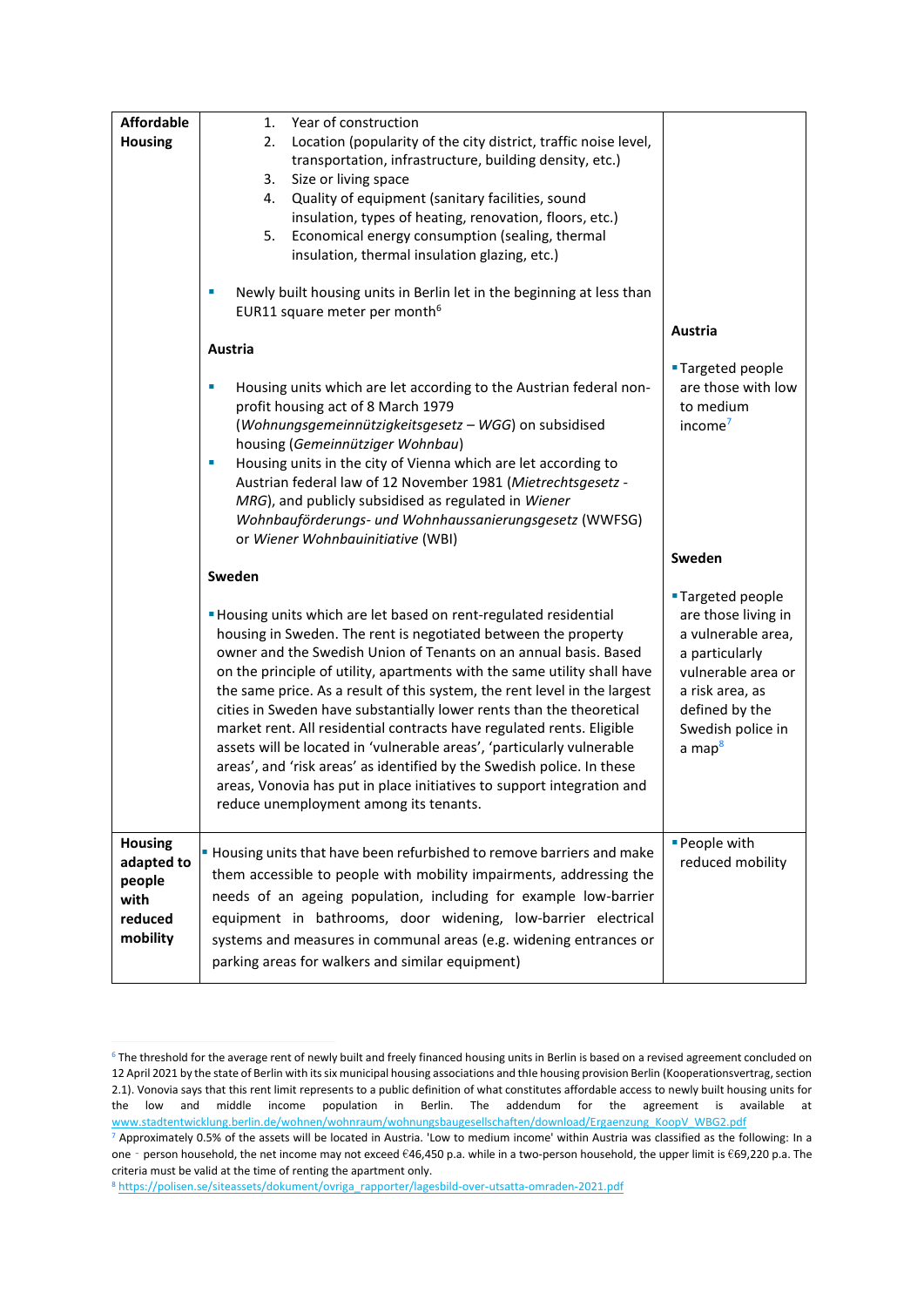*Opinion: ISS ESG considers the use of proceeds' description provided by Vonovia's Sustainable Finance Framework as aligned with the ICMA and LMA standards. Environmental and social benefits are described. The amount or percentage of newly financed and refinanced assets will be defined in the allocation report.* 

#### **2. Process for project evaluation and selection**

Vonovia has established a dedicated Sustainable Finance Committee which meets annually. It is chaired by the Head of Treasury and Finance and consists of representatives of the finance, the sustainability department and the portfolio management team.

The Sustainable Finance Committee has numerous tasks and responsibilities, including to:

- **■** Discuss and validate the evolution of the Framework due to developments in corporate strategy, technology, the market and in regulation;
- Evaluate and select eligible projects in accordance with the eligibility criteria; where assets are qualifying for inclusion among both green and social categories, they will be included in the Eligible Green Asset Portfolio;
- **•** Consider receiving advice from external consultants (applying data research) in addition to its own assessment when identifying eligible green and social assets and their non-financial impacts;
- Hold at least annual meetings to review and approve the eligible green and social assets at least once a year;
- **EXECT** Reallocate net proceeds if a project no longer meets the eligibility criteria or was divested;
- Oversee, approve and publish the allocation and impact reporting, as well as manage external assurance statements; and
- Monitor internal processes to identify mitigants to material social and/or environmental risks associated with the eligible green and social asset portfolio.

Such mitigants may include clear and relevant trade-off analysis and monitoring where the issuer assesses the potential risks to be meaningful. Vonovia mitigates environmental and social risks of green projects in line with laws and regulations, as well as the following processes, policies and standards:<sup>9</sup>

- Code of Conduct
- Business partner code
- Human rights policy

*Opinion: ISS ESG considers the process for project evaluation and selection provided by Vonovia's Sustainable Finance Framework as aligned with the ICMA and LMA standards. The Sustainable Finance Committee has clearly defined responsibilities and various internal stakeholders are involved in the process of selecting projects.*

<sup>9</sup> [www.investoren.vonovia.de/en/corporate-governance/compliance-and-policies/attitude/](http://www.investoren.vonovia.de/en/corporate-governance/compliance-and-policies/attitude/)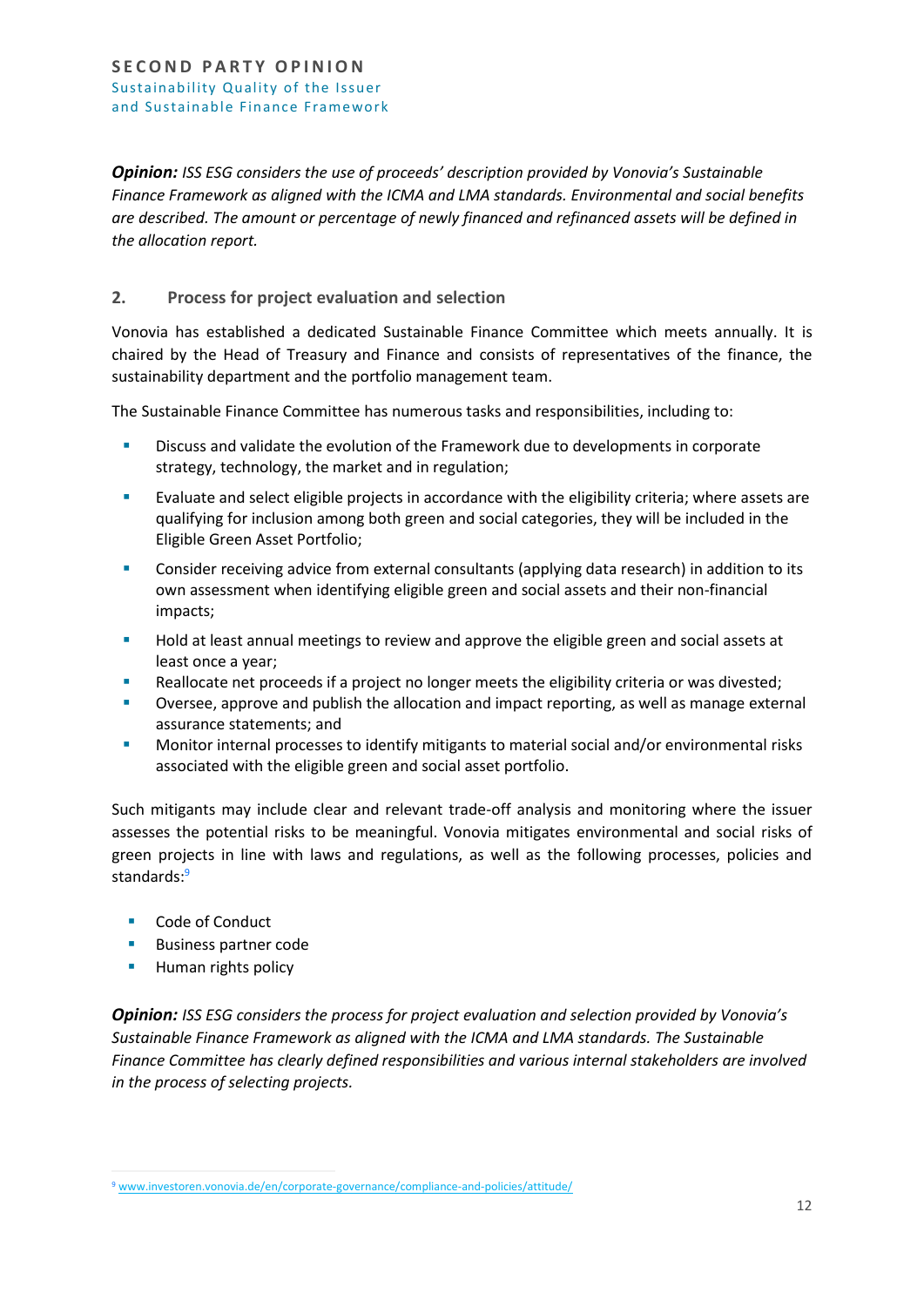#### Sustainability Quality of the Issuer and Sustainable Finance Framework

#### **3. Management of proceeds**

The proceeds of the Sustainable Finance Instruments issued under this Framework will be managed by the Sustainable Finance Committee with a portfolio approach.

The Sustainable Finance Committee oversees, approves and publishes the allocation and impact reporting and manages external assurance statements. It also monitors internal processes to identify mitigants to material social and/or environmental risks associated with the eligible asset portfolio.

Vonovia intends to allocate the proceeds from the Sustainable Finance Instruments to an eligible green and social asset portfolio that meets the use of proceeds' eligibility criteria.

Vonovia will strive, over time, to achieve a level of allocation to the eligible green and social asset portfolios which matches or exceeds the balance of proceeds from its outstanding Sustainable Finance Instruments. Additional assets will be added to the portfolios to the extent required.

Assets will be included in the portfolio at their current IFRS balance sheet value, which will be updated annually to reflect investment and depreciation under IFRS and will qualify for refinancing without a specific look-back period.

The assets in the eligible green and social asset portfolios will be reduced by an amount equal to any green- or social-labelled loans that Vonovia has received relating to such assets or expenditures. Any loans from multilateral agencies, national or supranational entities, such as the European Investment Bank (EIB) or KfW Development Bank – which are known to refinance their operations with sustainable financing instruments – will be considered as labelled loans.

All relevant information regarding the issuance of Sustainable Finance Instruments and the eligible green and social assets financed/refinanced will be monitored and stored in Vonovia's internal accounting systems.

Pending the allocation or reallocation of the net proceeds, Vonovia will invest the balance of the outstanding net proceeds at its own discretion in its liquidity portfolio in cash, cash equivalents and/or in other short-term and liquid instruments.

Vonovia intends to fully allocate the proceeds within 24 months after the issuance of a sustainable finance instrument.

*Opinion: ISS ESG finds that the management of proceeds proposed by Vonovia's Sustainable Finance Framework is well aligned with the ICMA and LMA standards and some best market practices, such as the commitment of allocating all proceeds within 24 months of issuance and disclosing the types of temporary investment instruments to be used for unallocated proceeds.*

#### **4. Reporting**

Vonovia will report annually on allocation and impact of its Sustainable Finance Instruments, at least until full allocation, and on a timely basis in case of material developments impacting the portfolio such as regulation. The allocation and impact reporting will be made available on Vonovia's website.<sup>10</sup>

#### **Allocation reporting**

<sup>10</sup> <https://investoren.vonovia.de/>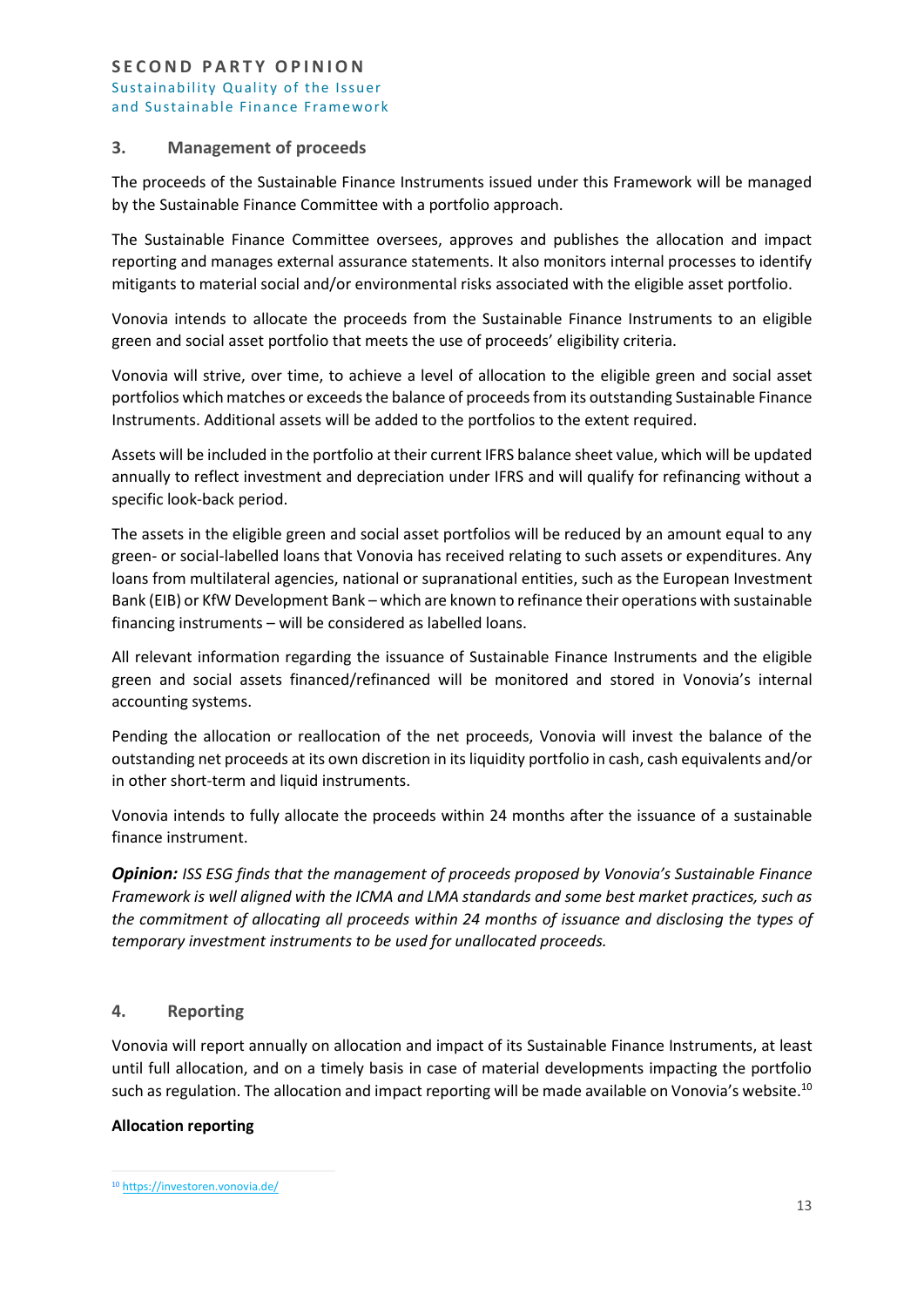#### Sustainability Quality of the Issuer and Sustainable Finance Framework

The allocation report will provide:

- **the list of outstanding Sustainable Finance Instruments and their total amount;**
- **·** the amount of net proceeds allocated to eligible assets split by category;
- the geographical distribution of the assets (at country level);
- the balance of unallocated proceeds; and
- the amount/percentage of newly financed and refinanced assets.

#### **Impact reporting**

Where feasible, Vonovia intends to report on the environmental and/or social impacts of the assets funded with the proceeds. Where relevant, information may be provided on data reporting and impact assessment methodologies to increase transparency. The impact report may provide a description of relevant eligible assets as well as environmental and/or social impact metrics of the eligible assets.

The impact reporting will be presented in line with ICMA's Handbook - Harmonised Framework for Impact Reporting (June 2021). Relevant impact calculation methodologies will be mentioned.

Impact metrics may include:

| <b>ICMA GBP Category</b> | <b>Potential Impact Indicators</b>                                                                                                                                                |
|--------------------------|-----------------------------------------------------------------------------------------------------------------------------------------------------------------------------------|
| <b>Green Buildings</b>   | Estimated ex-ante annual energy consumption in $kWh/m^2$<br>$\blacksquare$<br>Estimated avoided/reduced carbon emissions relative to an established<br>ш<br>baseline (in tCO2 eq) |
| <b>ICMA SBP Category</b> | <b>Potential Impact Indicators</b>                                                                                                                                                |
|                          | Rental costs compared to the national/regional rent index<br>ш<br>Number of housing units                                                                                         |

|                                                       | Share of underserved tenants                                                                                                                                                                              |
|-------------------------------------------------------|-----------------------------------------------------------------------------------------------------------------------------------------------------------------------------------------------------------|
|                                                       | Number of people with access to adequate, safe and sustainable housing                                                                                                                                    |
| <b>Affordable Housing</b>                             | Average local comparable rent<br>Average portfolio rent                                                                                                                                                   |
|                                                       | Swedish portfolio: number of residents employed over the reporting year and<br>percentage of former resident employees who are gainfully employed<br>elsewhere after 12 months of employment with Vonovia |
| Housing adapted to<br>people with reduced<br>mobility | Number of apartments benefiting from low-barrier modernisations<br>Number of buildings benefiting from low-barrier modernisations                                                                         |

*Opinion: ISS ESG finds that the reporting proposed by Vonovia's Sustainable Finance Framework is aligned with the ICMA and LMA standards. Vonovia will also provide impact reporting, where feasible, and make both allocation and impact reporting publicly available on its website.*

**5. External review**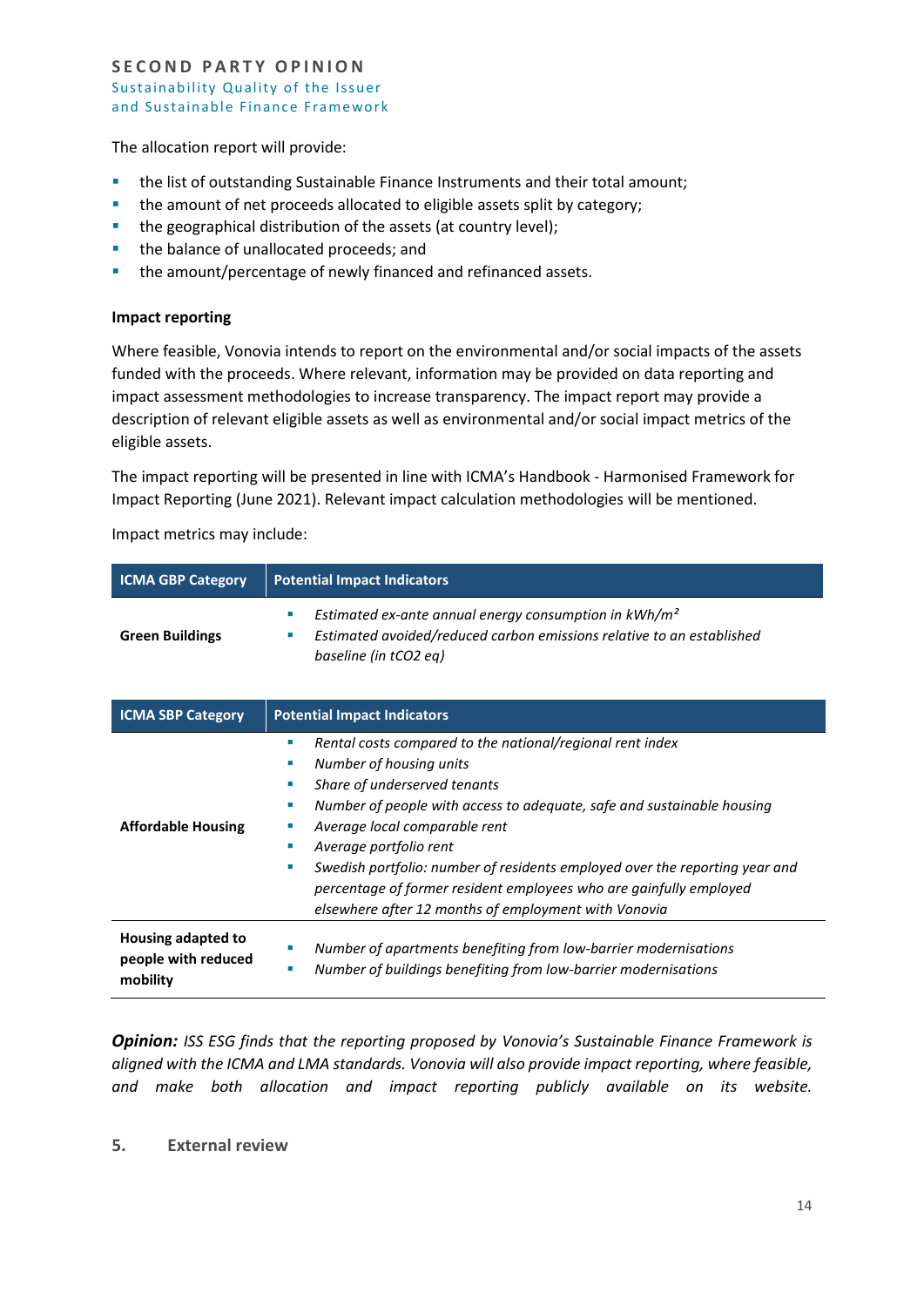Sustainability Quality of the Issuer and Sustainable Finance Framework

Vonovia intends to request an external auditor to issue a limited assurance report to certify the annual allocation reporting on the eligible projects financed with the proceeds.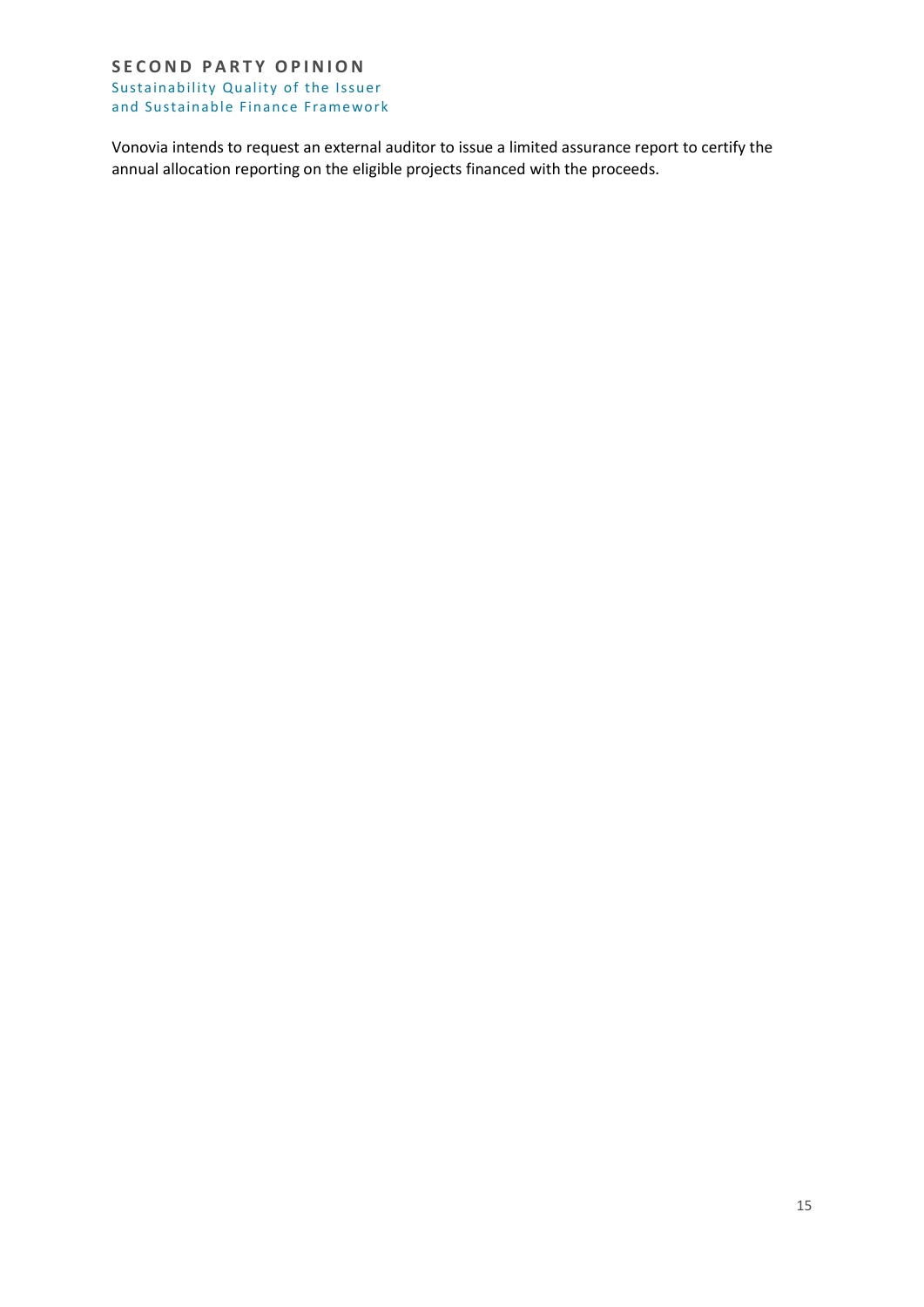# **ISS ESGD**

# <span id="page-15-0"></span>**PART III: SUSTAINABILITY QUALITY OF THE ISSUANCE**

# <span id="page-15-1"></span>A. CONTRIBUTION OF THE SUSTAINABLE BOND FRAMEWORK TO THE UN SDGs

Based on the assessment of the sustainability quality of the Sustainable Bond Eligibility Criteria and using a proprietary methodology, ISS ESG assessed the contribution of the Vonovia's Sustainable Bond framework to the Sustainable Development Goals defined by the United Nations (UN SDGs).

This assessment is displayed on 5-point scale (see Annex 1 for methodology):

| <b>Significant</b> | Limited '          | No                | Limited      | Significant         |
|--------------------|--------------------|-------------------|--------------|---------------------|
| <b>Obstruction</b> | <b>Obstruction</b> | <b>Net Impact</b> | Contribution | <b>Contribution</b> |

Each of the Sustainable Bond Framework's Use of Proceeds categories has been assessed for its contribution to, or obstruction of, the SDGs:

| <b>USE OF PROCEEDS</b>                                                                                                                                                                                                  | <b>CONTRIBUTION OR</b><br><b>OBSTRUCTION</b>     | <b>SUSTAINABLE</b><br><b>DEVELOPMENT</b><br><b>GOALS</b> |  |
|-------------------------------------------------------------------------------------------------------------------------------------------------------------------------------------------------------------------------|--------------------------------------------------|----------------------------------------------------------|--|
| <b>Green Buildings</b><br>Buildings built before 31 December 2020 with EPC<br>label $\ge$ "A" or belonging to the top 15% of the national                                                                               | <b>Limited</b><br>Contribution <sup>11</sup>     | SUSTAINABLE CITIE<br>AND COMMUNITIES                     |  |
| building stock based on primary energy demand (PED)<br>Buildings built after 31 December 2020 with energy<br>performance at least 10% better than the threshold<br>for Nearly Zero-Energy Buildings in the local market | <b>Significant</b><br>Contribution <sup>12</sup> | 13 GLIMATE                                               |  |
| Buildings that have been refurbished meeting the<br>criteria for major renovations under applicable<br>building regulations<br><b>Buildings</b><br>that<br>have<br>been refurbished<br>with                             | <b>Limited</b><br>Contribution <sup>13</sup>     |                                                          |  |
| renovations resulting in a reduction of primary energy<br>demand of at least 30% within a maximum of 3 years<br>in comparison to the energy performance of the<br>building before the renovation                        | <b>Significant</b><br>Contribution <sup>14</sup> | 13 GLIMATE                                               |  |

<sup>&</sup>lt;sup>11</sup> This assessment differs from the ISS ESG SDG Solutions Assessment (SDGA) proprietary methodology.

<sup>&</sup>lt;sup>12</sup> This assessment differs from the ISS ESG SDG Solutions Assessment (SDGA) proprietary methodology designed to assess the impact of an issuer's product and service portfolio on the SDGs. This is due to the fact that the issuer has based its selection criteria on the technical screening criteria for a substantial contribution to Climate Change Mitigation of the EU Taxonomy Delegated Act (June 2021) and to account for differing national building legislation more accurately.

<sup>&</sup>lt;sup>13</sup> This assessment differs from the ISS ESG SDG Solutions Assessment (SDGA) proprietary methodology.

<sup>14</sup> This assessment differs from the ISS ESG SDG Solutions Assessment (SDGA) proprietary methodology designed to assess the impact of an issuer's product and service portfolio on the SDGs. This is due to the fact that the issuer has based its selection criteria on the technical screening criteria for a substantial contribution to Climate Change Mitigation of the EU Taxonomy Delegated Act (June 2021) and to account for differing national building legislation more accurately.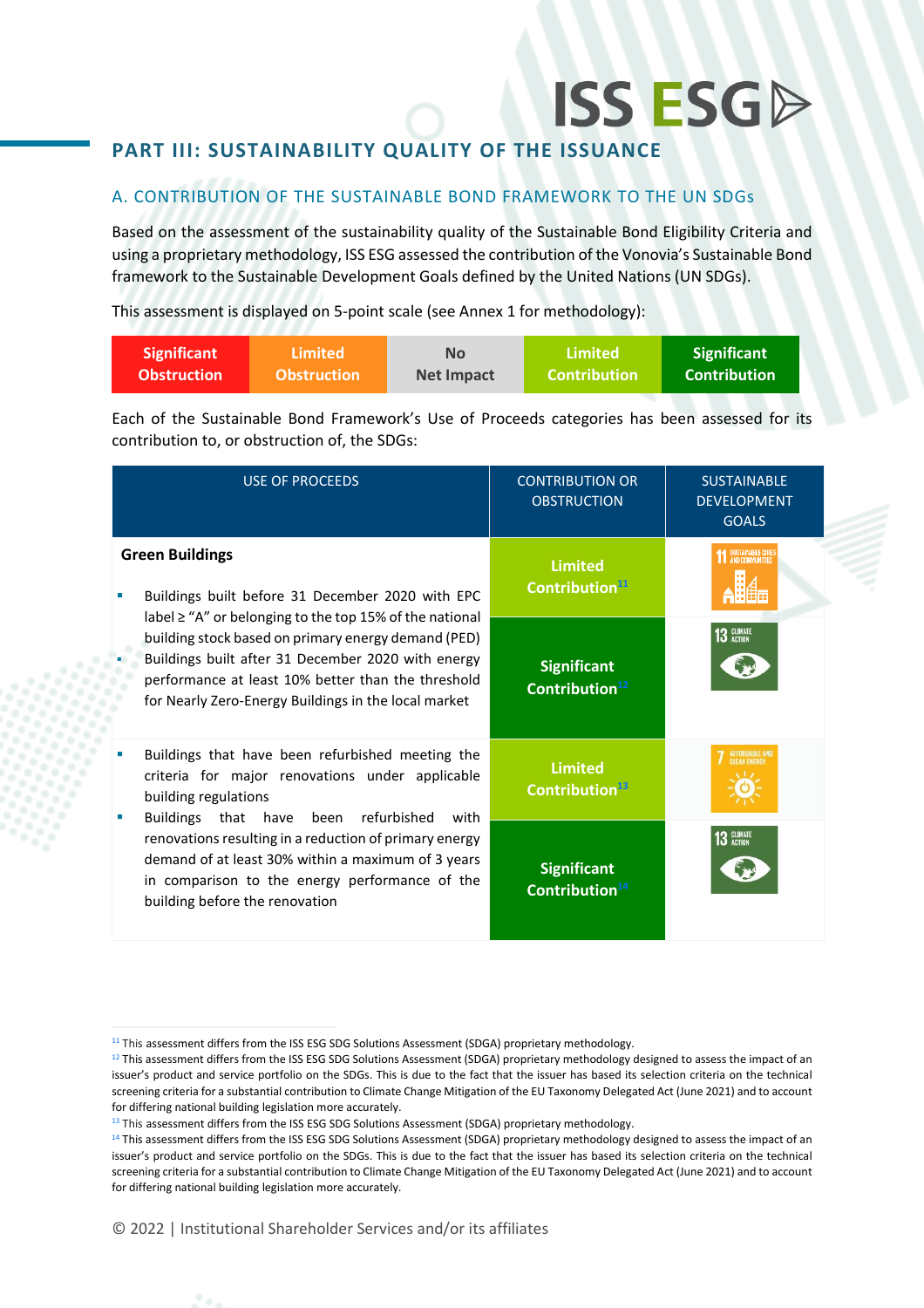# **ISS ESG**

| <b>Affordable Housing</b><br>Development and/or provision of affordable housing<br>units that aim to help address or mitigate a specific<br>social issue and to target vulnerable groups.<br>Investments in this category are evaluated based on<br>the local context where Vonovia operates and<br>to subsidized<br>reference<br>housing<br>laws.<br>(For<br>information about the referenced laws and locales,<br>please refer to the Framework)                            | <b>Limited Contribution</b>               | NO<br>Poverty                           |
|-------------------------------------------------------------------------------------------------------------------------------------------------------------------------------------------------------------------------------------------------------------------------------------------------------------------------------------------------------------------------------------------------------------------------------------------------------------------------------|-------------------------------------------|-----------------------------------------|
| Housing adapted to people with reduced mobility<br>Housing units that have been refurbished to remove<br>barriers and make them accessible to people with<br>mobility impairments, addressing the needs of an<br>aging population, including for example through low-<br>barrier equipment in bathrooms, door widening, low-<br>barrier electrical systems, and measures in communal<br>areas (e.g. widening entrances or parking areas for<br>walkers and similar equipment) | <b>Significant</b><br><b>Contribution</b> | <b>REDUCED</b><br><b>INFOILAL ITIES</b> |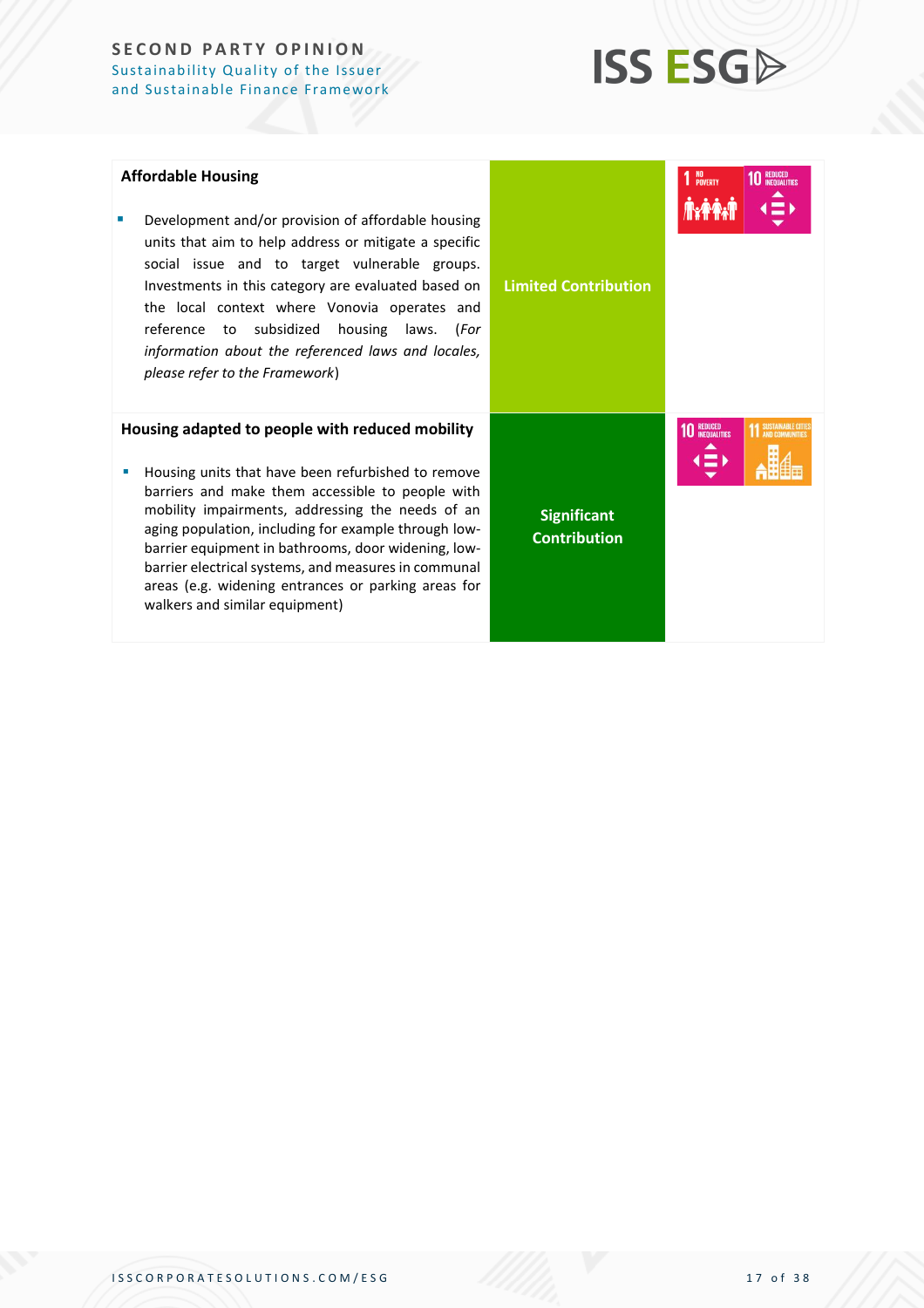

#### <span id="page-17-0"></span>MANAGEMENT OF ENVIRONMENTAL AND SOCIAL RISKS ASSOCIATED WITH THE SELECTION CRITERIA FOR THE ELIGIBLE SOCIAL ASSETS

#### **Social Assets**

As a Use of Proceeds category, the social assets have a positive contribution to the SDG 1 ''No Poverty'', SDG 10 'Reduced inequalities', SDG 11 "Sustainable cities and communities" and SDG 13 ''Climate Action''. The table below presents the findings of an ISS ESG assessment of the selection criteria against ISS ESG KPIs.

#### **A S S E S S M E N T A G A I N S T I S S E S G K P I**

**General Accessibility to common areas of buildings and whole residential buildings (only for the category Housing adapted to people with reduced mobility)**

The project selection criteria focuses on measures for low-barrier conversions of individual housing units, to allow especially older residents to stay in their apartments for as long as possible. In principle, the issuer's new buildings are built with low barriers above and beyond the legal requirements. For existing buildings, the potential for removing barriers is examined in both common areas and individual apartments (upon lease expiry). Otherwise,

 $\circ$ the issuer does not focus on accessibility measures across entire existing buildings, because that is outside the scope of this eligibility criterion

The issuer explains that approximately 30% of the newly rented apartments in Germany are planned for renovation and modernization targeted toward people with mobility impairments. Over 90% of the assets are in Germany.

#### **Affordable Housing and Housing adapted to people with reduced mobility**

#### **Site selection**

The majority of assets are located in Germany where the issuer has policies in place ensuring the respect of applicable national regulations, including the Federal Nature Conservation

- ✓ Act (Bundesnaturschutzgesetz, BNatSchG). Under the regulation, any new construction cannot take place on (a) arable land and (c) forest land (b) on undeveloped land (plots of land) on which endangered animal species settle and protected habitats
- ✓ The issuer has policies in place to ensure that a majority of the assets to be (re)-financed are located within 1 km from one or more modalities of public transport $^{15}$ .

#### **Construction Standards**

 $\Omega$ Although sustainable sourcing is a consideration for Vonovia, there is no or little information on policies to ensure that all of the assets to be financed and refinanced are constructed using sustainable construction methods such as modular timber or hybrid methods which have a lower energy consumption and reduced carbon emissions over their entire life cycle..

<sup>15</sup> <https://reports.vonovia.de/2019/sustainability-report/data/environment/development-and-new-construction.html>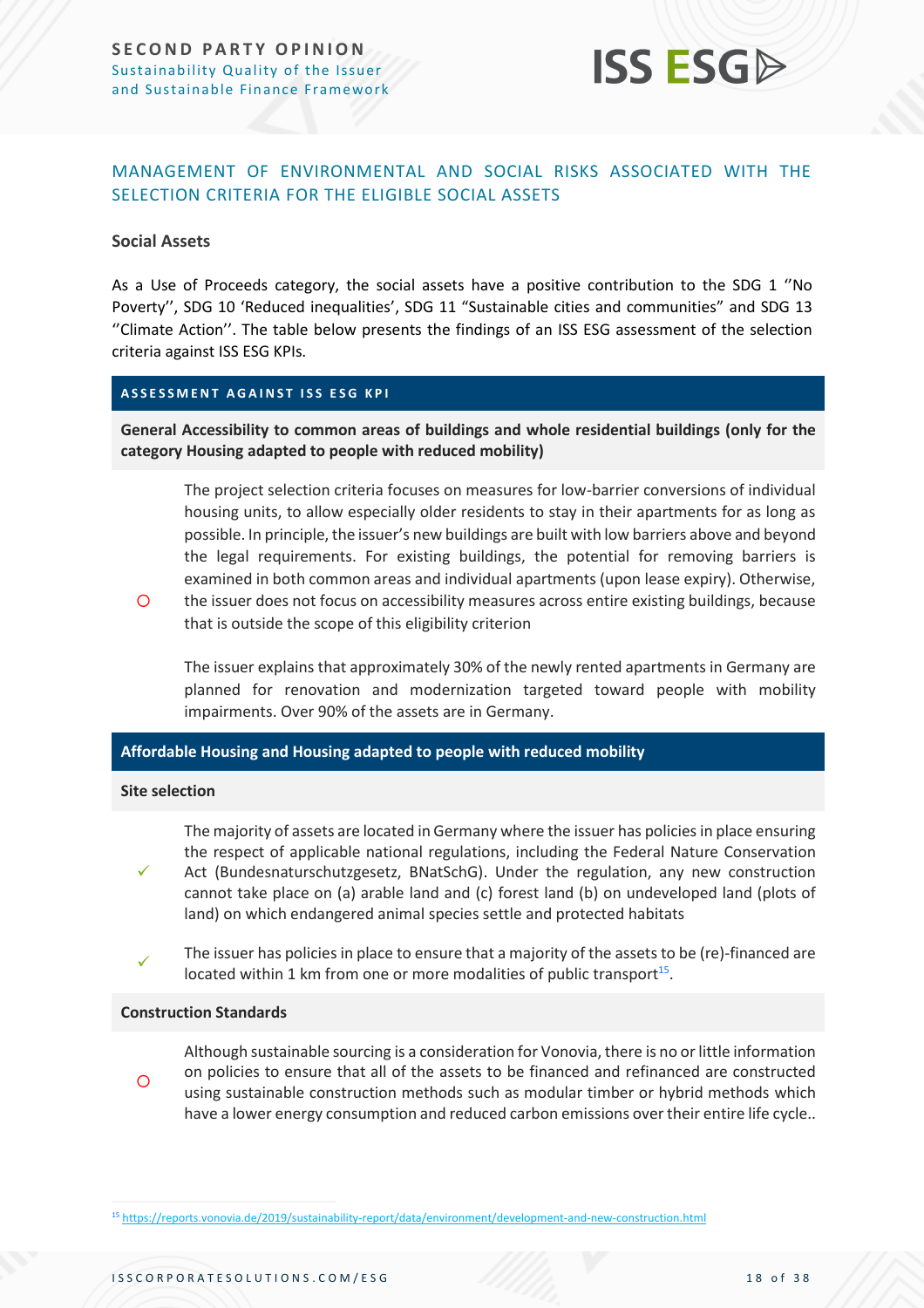

✓ The assets to be (re-)financed under this Framework are located in Germany, Austria and Sweden, where high labour and health and safety standards are in place (e.g., ILO core conventions

#### **Energy Efficiency**

✓ Vonovia has a record of the EPC labels for a majority of the buildings in its social portfolio. Some buildings have the DGNB Gold Label.

#### **Standards for Affordable Housing**

✓ Vonovia's selection criteria for affordable housing ensure a renting rate below average. Assets to be (re-)financed under this Framework are covered under Vonovia's policies on 'fair pricing', and 'Inclusion, diversity and social cohesion'. The policies ensure promotion of non-discriminatory access and subsidized participation of socially disadvantaged groups via rental caps, community engagement programs and hardship allowances.

#### **Safety of building users**

✓

All of Vonovia's assets are covered under measures for road safety and fire protection. This includes preparing fire protection concepts, regular checks on building safety in compliance with building regulations, or preventing and controlling mould growth. Furthermore, buildings have to meet standard legislative requirements at European and national levels.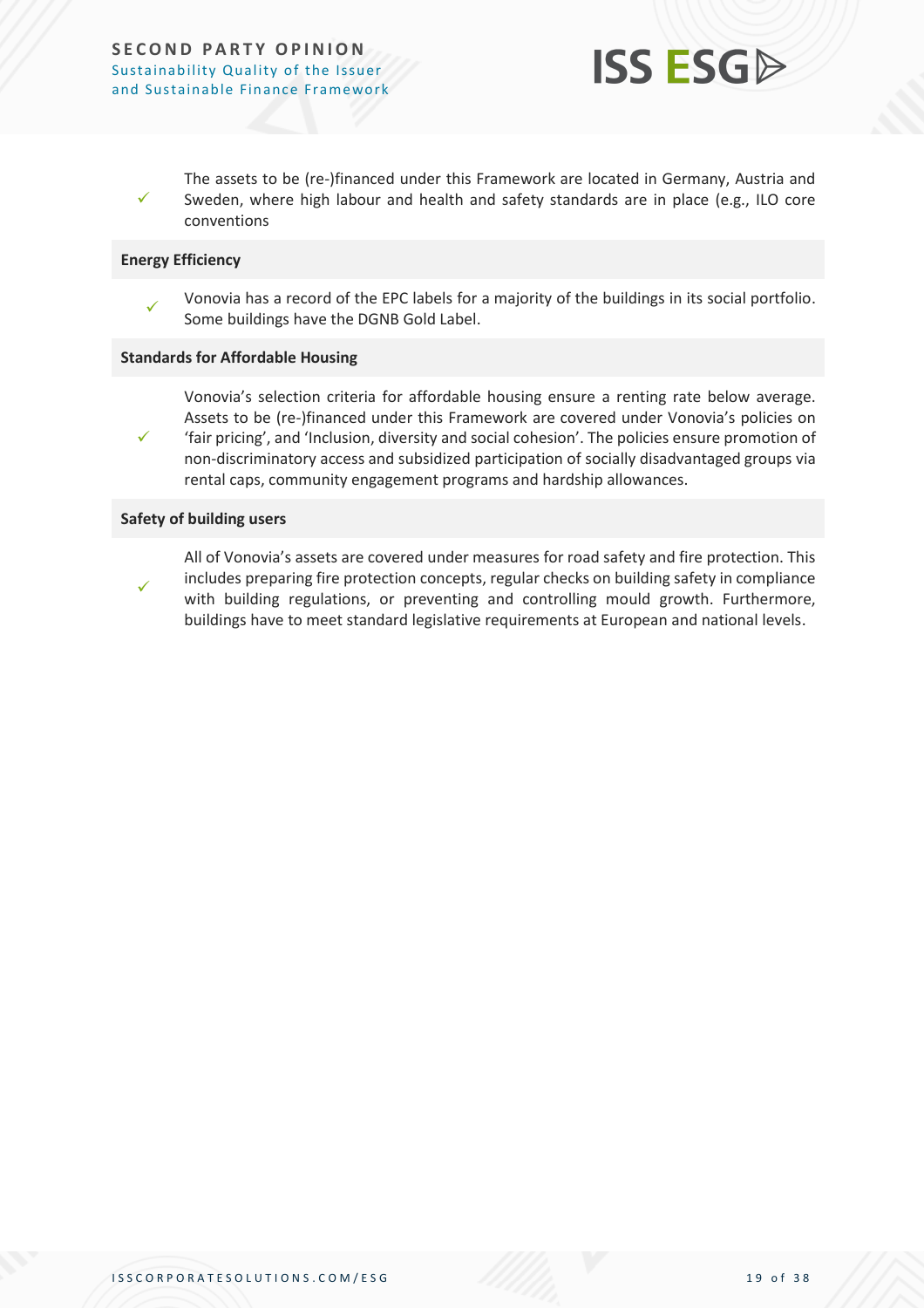

#### <span id="page-19-0"></span>B. ALIGNMENT OF THE GREEN ASSET SELECTION CRITERIA WITH THE EU TAXONOMY

ISS ESG assessed the alignment of Vonovia's asset selection process and company policies for the nominated use of proceeds project categories, with the relevant Climate Change Mitigation, Do Not Significant Harm Criteria (DNSH) and Minimum Social Safeguards requirements of the EU Taxonomy Climate Delegated Act<sup>16</sup> (June 2021), based on information provided by Vonovia and on a best efforts basis. Where Vonovia's processes and policies fully meet the Criteria requirements, a tick is shown in the table below, for the ISS ESG assessment against the Criteria requirements.

Vonovia's green asset selection criteria overlap with the following economic activities in the EU Taxonomy for Substantial Contribution to Climate Change Mitigation.

- 7.1 Construction of new buildings
- 7.2 Renovation of existing buildings
- 7.7 Acquisition and Ownership of Buildings

Note: In order to avoid repetition, the evaluation of the alignment the selection criteria to the Do No Significant Harm Criteria to Climate Change Adaptation is provided in Section B.4. They are applicable to all of the above activities.

16https://ec.europa.eu/info/law/sustainable-finance-taxonomy-regulation-eu-2020-852/amending-and-supplementaryacts/implementing-and-delegated-acts\_en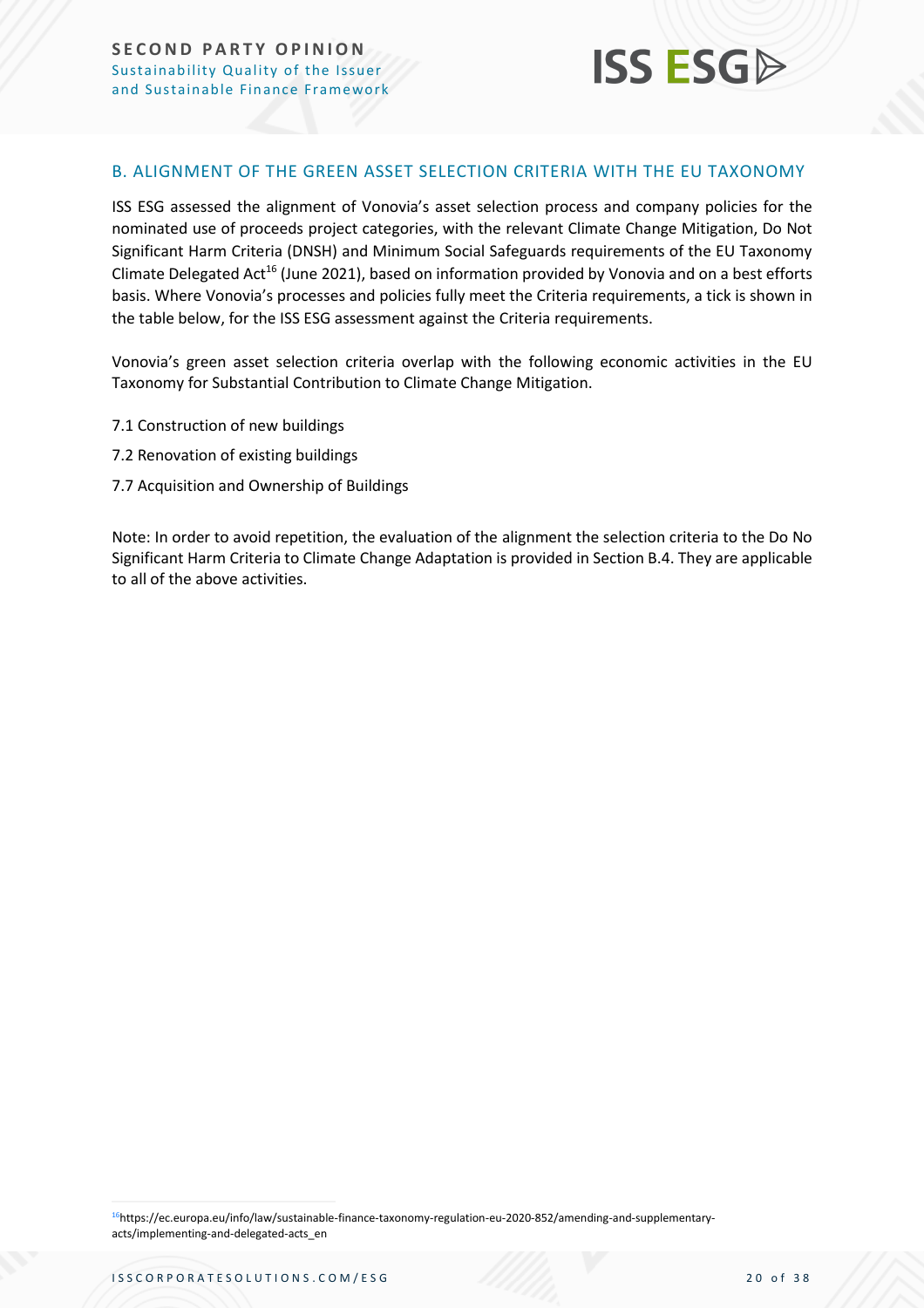# **ISS ESG**

#### B.1 7.1 Construction of new buildings

#### **EU TAXONOMY REQUIREMENT**

**GREEN PROJECTS OWN PERFORMANCE AND SELECTION PROCESSES<sup>17</sup> ALIGNMENT** 

**1. SUBSTANTIAL CONTRIBUTION TO CLIMATE CHANGE MITIGATION –** *TECHNICAL SCREENING CRITERIA*

Constructions of new buildings for which: 1. The Primary Energy Demand (PED), defining the energy performance of the building resulting from the construction, is at least 10 % lower than the threshold set for the nearly zero-energy building (NZEB) requirements in national measures implementing Directive 2010/31/EU of the European Parliament and of the Council. The energy performance is certified using an as built Energy Performance Certificate (EPC).

2. For buildings larger than 5000  $m^2$ , upon completion, the building resulting from the construction undergoes testing for airtightness and thermal integrity, and any deviation in the levels of performance set at the design stage or defects in the building envelope are disclosed to investors and clients. As an alternative; where robust and traceable quality control processes are in place during the construction process this is acceptable as an alternative to thermal integrity testing.

3. For buildings larger than 5000 m2, the life-cycle Global Warming Potential (GWP) of the building resulting from the construction has been calculated for each stage in the life cycle and is disclosed to investors and clients on demand.

› Vonovia has commissioned independent consultant reports to assess the building energy performance thresholds which equate to 10% lower than NZEB requirements in Germany, Austria and Sweden. Vonovia will apply these thresholds in its eligibility criteria.

The buildings will typically be smaller than  $5000 \text{ m}^2$ . For buildings which are larger than this threshold size, Vonovia will be also incorporating this criteria into their selection process to ensure that the two criteria requirements are met, before they add them to the portfolio for EU Taxonomy alignment.

|  |  | 2. CLIMATE CHANGE ADAPATION <i>– DO NO SIGNIFICANT HARM CRITERIA</i> . |  |
|--|--|------------------------------------------------------------------------|--|
|  |  |                                                                        |  |

#### GENERIC CRITERIA FOR (2) See B.4

#### **3. WATER AND MARINE RESOURCES –** *DO NO SIGNIFICANT HARM CRITERIA*

Where installed, except for installations in residential building units, the specified water use for the following water

The buildings are located in Germany, Sweden and Austria, where the EU



<sup>17</sup> This column is based on input provided by the issuer.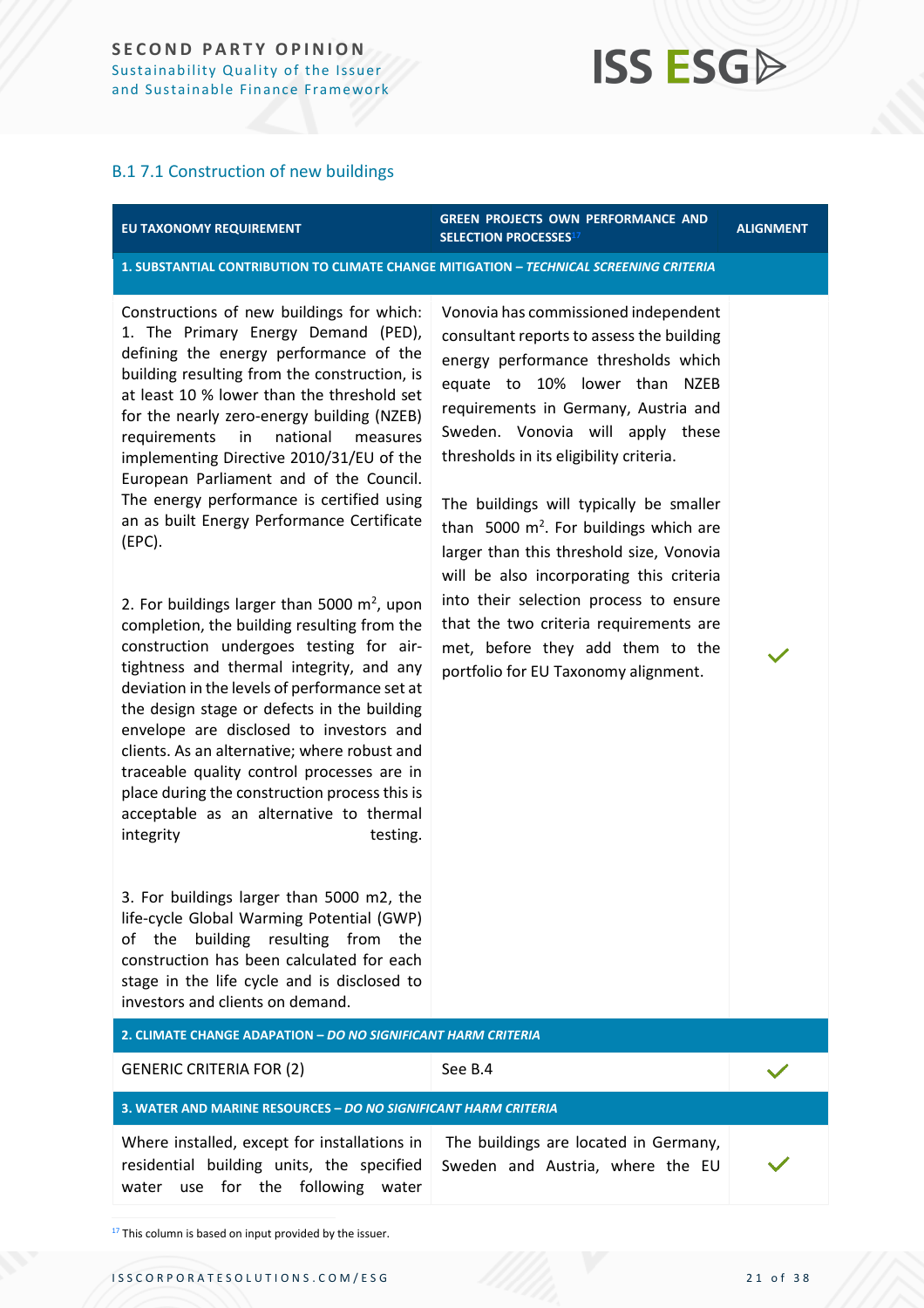

appliances are attested by product datasheets, a building certification or an existing product label in the Union, in accordance with the technical specifications laid down in Appendix E (of the Delegated Act):

Water Framework Directive and the Environmental Impact Assessment Directive have been applicable for many years. The issuer confirms that the buildings located in these countries are compliant with the relevant legislative requirements set out in Appendix B.

To avoid impact from the construction site, the activity complies with the criteria set out in Appendix B to this Annex

#### **4. CIRCULAR ECONOMY –** *DO NO SIGNIFICANT HARM CRITERIA*

At least 70 % (by weight) of the nonhazardous construction and demolition waste (excluding naturally occurring material referred to in category 17 05 04 in the European List of Waste established by Decision 2000/532/EC) generated on the construction site is prepared for reuse, recycling and other material recovery, including backfilling operations using waste to substitute other materials, in accordance with the waste hierarchy and the EU Construction and Demolition Waste Management Protocol.

Operators limit waste generation in processes related to construction and demolition, in accordance with the EU Construction and Demolition Waste Management Protocol and taking into account best available techniques and using selective demolition to enable removal and safe handling of hazardous substances and facilitate reuse and high-quality recycling by selective removal of materials, using available sorting systems for construction and demolition waste.

Building designs and construction techniques support circularity and in particular demonstrate, with reference to ISO 20887 or other standards for assessing the disassembly or adaptability of buildings, how they are designed to be more resource efficient, adaptable, flexible and Vonovia confirms that its buildings comply with the relevant EU legislative requirement such as the Waste Framework Directive, which stipulates that by 2020, at least 70% by weight of the non-hazardous construction and demolition waste is prepared for reuse, recycling or other material recovery.

For example, in 2020, the recovery rate of construction and demolition waste stood at 90% in Austria, 93% in Germany, and 90% in Sweden $^{18}$ .

Outside of the relevant EU and national legislation, Vonovia intends to assess the compliance of the eligible assets with ISO 20887:2020 at the time of confirming the EU Taxonomy alignment in the allocation reporting.

<sup>18</sup> https://ec.europa.eu/eurostat/databrowser/view/cei\_wm040/default/table?lang=en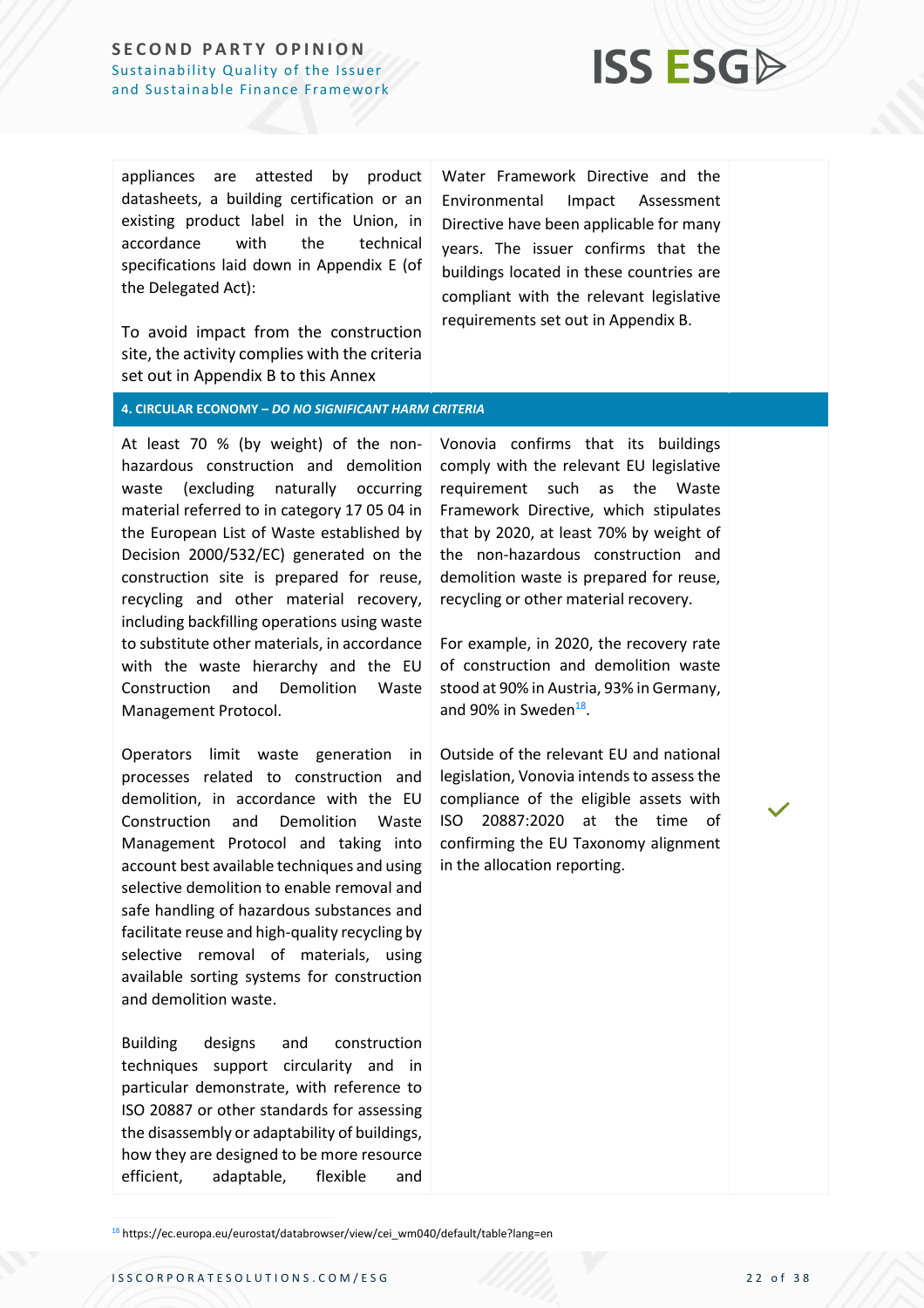

dismantleable to enable reuse and recycling.

#### **5. POLLUTION –** *DO NO SIGNIFICANT HARM CRITERIA*

Building components and materials used in the construction comply with the criteria set out in Appendix C of the Annex of the Delegated Act. Building components and materials used in the construction that may come into contact with occupiers emit less than 0,06 mg of formaldehyde per  $m<sup>3</sup>$  of material or component upon testing in accordance with the conditions specified in Annex XVII to Regulation (EC) No 1907/2006 and less than 0,001 mg of other categories 1A and 1B carcinogenic volatile organic compounds per  $m<sup>3</sup>$  of material or component, upon testing in accordance with CEN/EN 16516 or ISO 16000-3:2011 or other equivalent standardized conditions and determination methods. Where the new construction is located on a potentially contaminated site (brownfield site), the site has been subject to an investigation for potential contaminants, for example using standard ISO 18400. Measures are taken to reduce noise, dust and pollutant emissions during construction or maintenance works. test

› Vonovia confirms that its buildings located in Germany, Sweden and Austria, comply with relevant EU and national legislative requirements for hazardous chemicals and pollutants. The buildings are located in Germany, Sweden and Austria, where there are regulations about noise, dust and pollutant emissions during construction or maintenance works.

#### **6. BIODIVERSITY AND ECOSYSTEMS –** *DO NO SIGNIFICANT HARM CRITERIA*

An Environmental Impact Assessment (EIA) or screening has been completed in accordance with Directive 2011/92/EU. Where an EIA has been carried out, the required mitigation and compensation measures for protecting the environment are implemented.

For sites/operations located in or near biodiversity-sensitive areas (including the Natura 2000 network of protected areas, UNESCO World Heritage sites and Key Biodiversity Areas, as well as other

Vonovia confirms that the buildings in its portfolio comply with relevant EIA legislation in Germany<sup>19</sup>, Austria<sup>20</sup>, and Sweden<sup>21</sup>.

For its buildings in Germany, Vonovia confirms its lending policies comply with legal requirements including the Nature Conservation and Landscape Management Act in Germany ((Bundesnaturschutzgesetz - BNatSchG)

<sup>19</sup> https://www.gesetze-im-internet.de/uvpg/

<sup>20</sup> https://www.bmk.gv.at/en/topics/climate-environment/environmental-protection-company/eia/eia-goals.html

<sup>&</sup>lt;sup>21</sup> https://www.naturvardsverket.se/en/laws-and-regulations/the-swedish-environmental-code/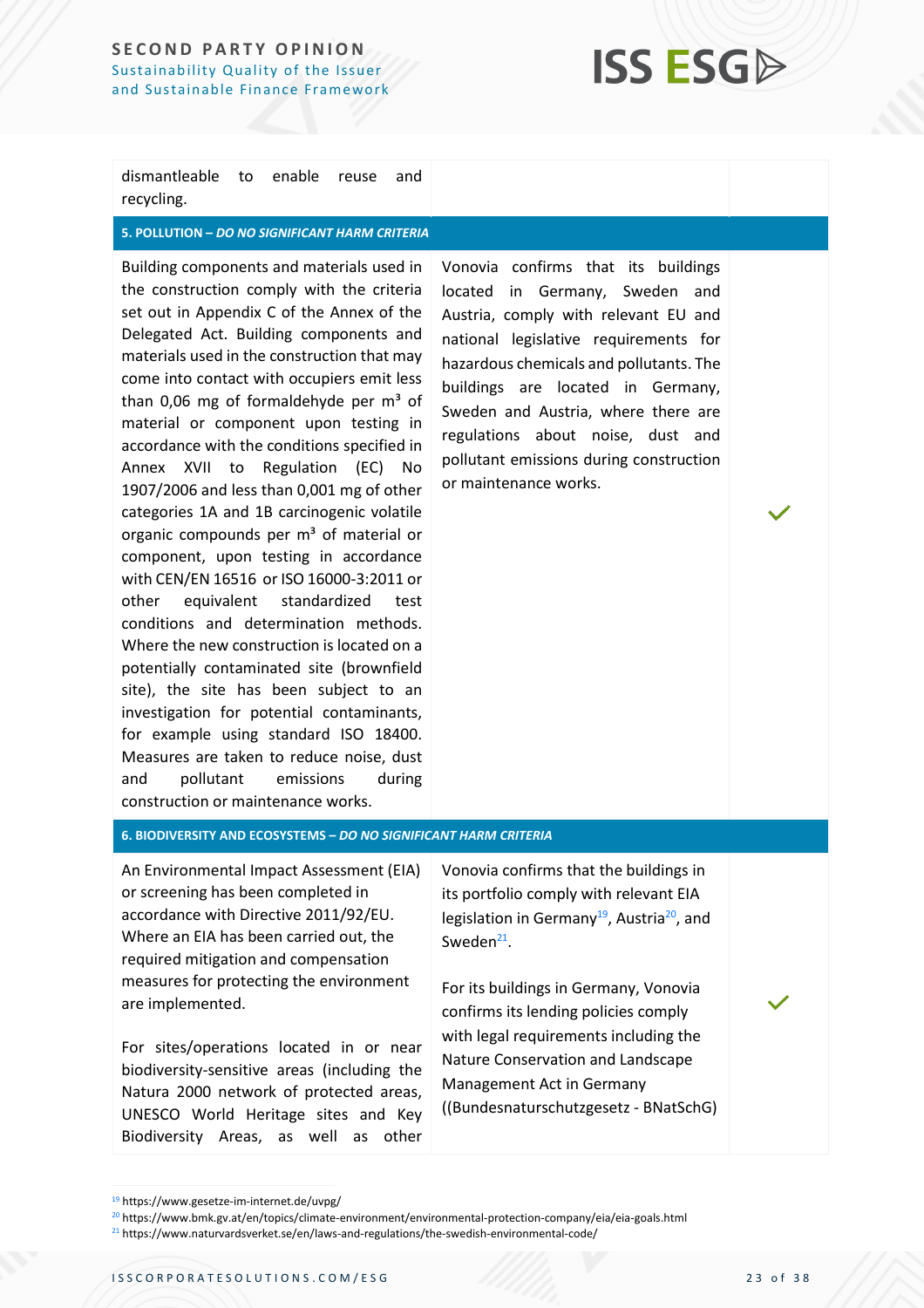

| areas), an appropriate<br>protected<br>assessment, where applicable, has been<br>conducted and based on its conclusions the | unter https://www.gesetze-im-<br>internet.de/bnatschg 2009/).                                                                                                                             |  |
|-----------------------------------------------------------------------------------------------------------------------------|-------------------------------------------------------------------------------------------------------------------------------------------------------------------------------------------|--|
| mitigation<br>necessary<br>measures<br>are<br>implemented.                                                                  | Similarly, Vonovia complies with the<br>equivalent legislation in Sweden and<br>Austria.                                                                                                  |  |
|                                                                                                                             | For the sites located near biodiversity<br>sensitive areas, appropriate<br>assessments and permits are conducted<br>in accordance with the EU Fauna – Flora<br>– Habitat (FFH) Directive. |  |

### B.2 7.2 Renovation of existing Buildings

| EU TAXONOMY REQUIREMENT                                                                                                                                                                                                                                                                                                                                                                                                                                                                                                                                                      | <b>GREEN PROJECTS OWN PERFORMANCE AND</b><br><b>SELECTION PROCESSES22</b>                                                                                                                                                      | <b>ALIGNMENT</b> |
|------------------------------------------------------------------------------------------------------------------------------------------------------------------------------------------------------------------------------------------------------------------------------------------------------------------------------------------------------------------------------------------------------------------------------------------------------------------------------------------------------------------------------------------------------------------------------|--------------------------------------------------------------------------------------------------------------------------------------------------------------------------------------------------------------------------------|------------------|
| 1. SUBSTANTIAL CONTRIBUTION TO CLIMATE CHANGE MITIGATION - TECHNICAL SCREENING CRITERIA                                                                                                                                                                                                                                                                                                                                                                                                                                                                                      |                                                                                                                                                                                                                                |                  |
| The building renovation complies with the<br>requirements<br>applicable<br>for <b>f</b><br>major<br>renovations (As set in the applicable<br>national and regional building regulations<br>'major renovation'<br>implementing<br>for<br>2010/31/EU.<br>Directive<br>The<br>energy<br>performance of the building or the<br>renovated part that is upgraded meets cost-<br>optimal minimum energy performance<br>requirements in accordance with the<br>respective directive.)<br>Alternatively, it leads to a reduction of<br>primary energy demand (PED) of at least<br>30% | Vonovia will be using an independent<br>energy expert to assess the primary<br>energy demand of the buildings before<br>and after the renovation to ensure<br>that the thresholds are respected in its<br>selection processes. |                  |
| 2. CLIMATE CHANGE ADAPATION - DO NO SIGNIFICANT HARM CRITERIA                                                                                                                                                                                                                                                                                                                                                                                                                                                                                                                |                                                                                                                                                                                                                                |                  |
| <b>GENERIC CRITERIA FOR (2)</b>                                                                                                                                                                                                                                                                                                                                                                                                                                                                                                                                              | See B.4                                                                                                                                                                                                                        |                  |
| 3. WATER - DO NO SIGNIFICANT HARM CRITERIA                                                                                                                                                                                                                                                                                                                                                                                                                                                                                                                                   |                                                                                                                                                                                                                                |                  |
| Where installed as part of the renovation<br>works, except for renovation works in<br>residential building units, the specified<br>use for the following water<br>water<br>attested<br>by<br>appliances<br>is<br>product                                                                                                                                                                                                                                                                                                                                                     | The buildings are located in Germany,<br>Sweden and Austria, where the EU<br>Water Framework Directive and the<br><b>Environmental Impact Assessment</b><br>Directive have been applicable for                                 |                  |

 $22$  This column is based on input provided by the issuer.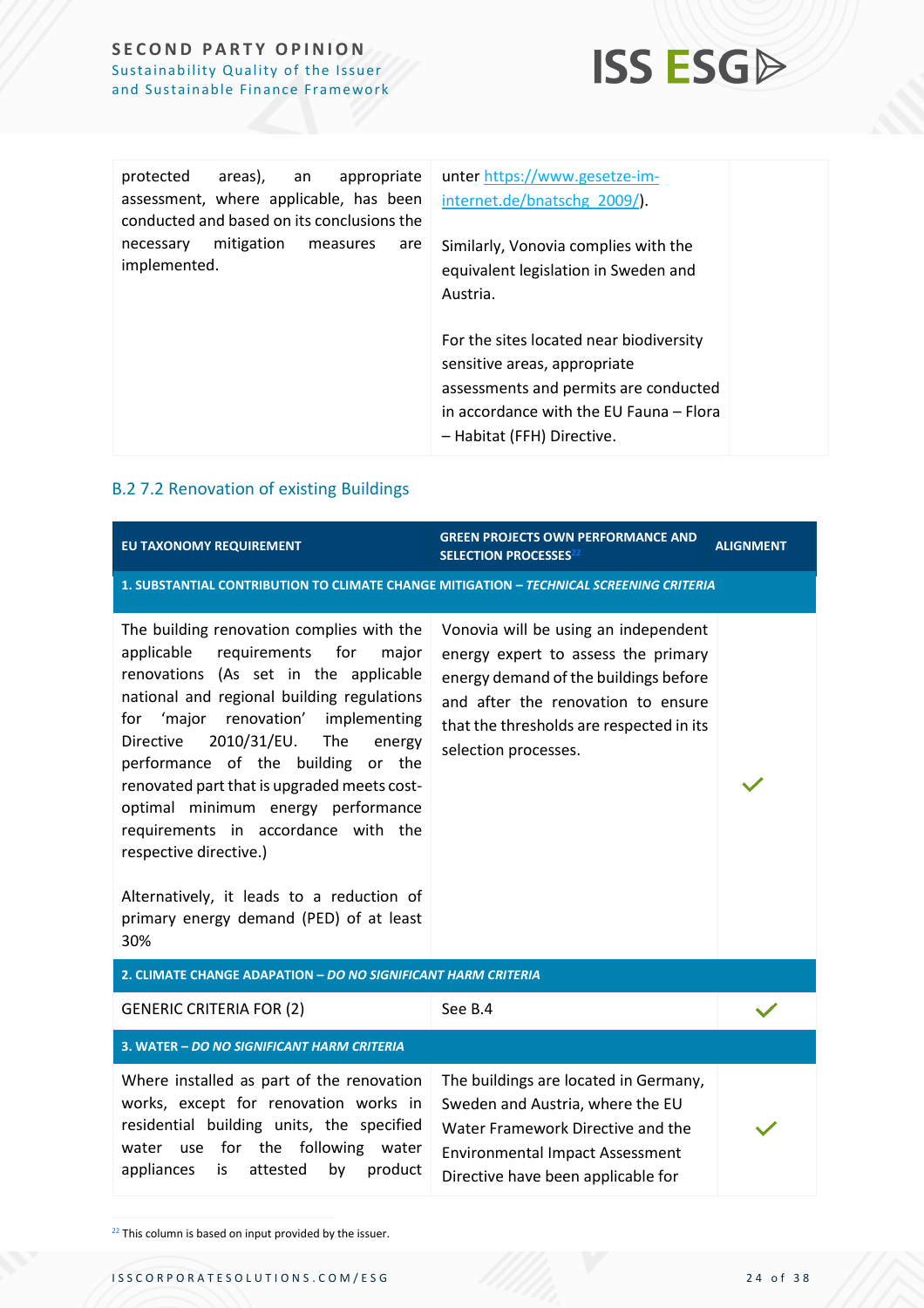

datasheets, a building certification or an existing product label in the Union, in accordance with the technical specifications laid down in Appendix E of the Delegated Act.

many years. The issuer confirms that the buildings located in these countries are compliant with the relevant legislative requirements set out in Appendix B.

To avoid impact from the construction site, the activity complies with the criteria set out in Appendix B to this Annex

#### **4. CIRCULAR ECONOMY –** *DO NO SIGNIFICANT HARM CRITERIA*

At least 70 % (by weight) of the nonhazardous construction and demolition waste (excluding naturally occurring material referred to in category 17 05 04 in the European List of Waste established by Decision 2000/532/EC) generated on the construction site is prepared for reuse, recycling and other material recovery, including backfilling operations using waste to substitute other materials, in accordance with the waste hierarchy and the EU Construction and Demolition Waste Management Protocol. Operators limit waste generation in processes related construction and demolition, in accordance with the EU Construction and Demolition Waste Management Protocol and taking into account best available techniques and using selective demolition to enable removal and safe handling of hazardous substances and facilitate reuse and highquality recycling by selective removal of materials, using available sorting systems for construction and demolition waste.

Building designs and construction techniques support circularity and in particular demonstrate, with reference to ISO 20887302 or other standards for assessing the disassemblability or adaptability of buildings, how they are designed to be more resource efficient, adaptable, flexible and dismantleable to enable reuse and recycling.

Vonovia confirms that its buildings comply with the relevant EU legislative requirement such as the Waste Framework Directive, which stipulates that by 2020, at least 70% by weight of the non-hazardous construction and demolition waste is prepared for reuse, recycling or other material recovery.

For example, in 2020, the recovery rate of construction and demolition waste stood at 90% in Austria, 93% in Germany, and 90% in Sweden<sup>23</sup>. Outside of the relevant EU and national legislation, Vonovia will assess the compliance of the eligible assets with ISO 20887:2020 at the time of confirming the EU Taxonomy alignment in the allocation reporting.

<sup>&</sup>lt;sup>23</sup> https://ec.europa.eu/eurostat/databrowser/view/cei\_wm040/default/table?lang=en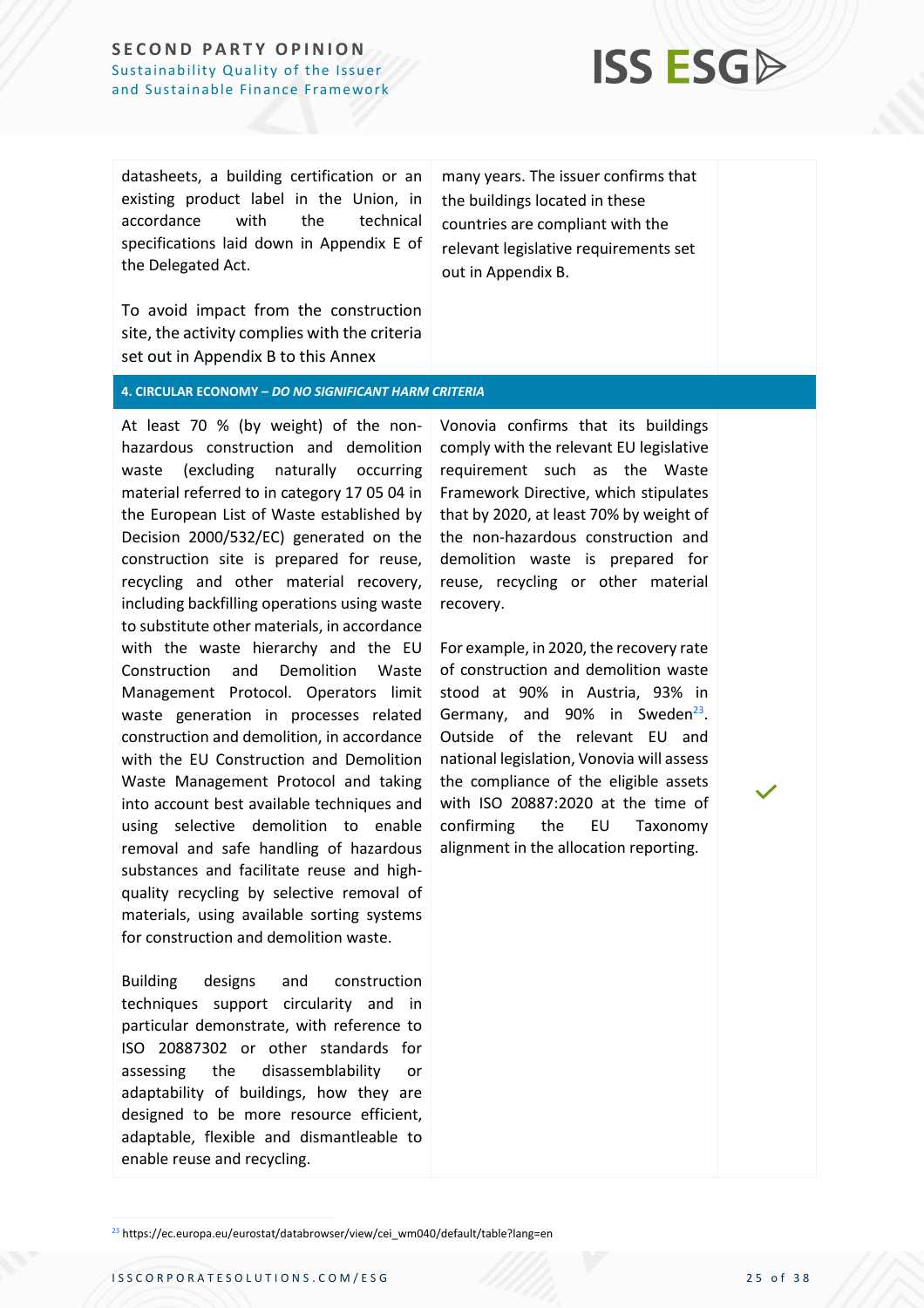# **ISS ESG**

#### **5. POLLUTION –** *DO NO SIGNIFICANT HARM CRITERIA*

Building components and materials used in the construction complies with the criteria set out in Appendix C (of the Delegated Act).

Building components and materials used in the building renovation that may come into contact with occupiers emit less than 0,06 mg of formaldehyde per  $m<sup>3</sup>$  of material or component upon testing in accordance with the conditions specified in Annex XVII to Regulation (EC) No 1907/2006 and less than 0,001 mg of other categories1A and 1B carcinogenic volatile organic compounds per  $m<sup>3</sup>$  of material or component, upon testing in accordance with CEN/EN 16516 or ISO 16000-3:2011304 or other equivalent standardised test conditions and determination methods.

Measures are taken to reduce noise, dust and pollutant emissions during construction or maintenance works.

Vonovia confirms that its buildings located in Germany, Sweden and Austria, comply with relevant EU and national legislative requirements for hazardous chemicals and pollutants. The buildings are located in Germany, Sweden and Austria, where there are regulations about noise, dust and pollutant emissions during construction or maintenance works.

| <b>6. ECOSYSTEMS - DO NO SIGNIFICANT HARM CRITERIA</b> |     |     |  |
|--------------------------------------------------------|-----|-----|--|
| N/A                                                    | N/A | N/A |  |

#### B.3 7.7 Acquisition and Ownership of Buildings

| <b>EU TAXONOMY REQUIREMENT</b>                                                                                                                                                                                                                                                                                                                                                                                                                                                                                         | <b>PROJECTS OWN PERFORMANCE</b><br><b>GREEN</b><br><b>AND SELECTION PROCESSES<sup>24</sup></b>                                                                                                                                                                                                                             | <b>ALIGNMENT</b> |
|------------------------------------------------------------------------------------------------------------------------------------------------------------------------------------------------------------------------------------------------------------------------------------------------------------------------------------------------------------------------------------------------------------------------------------------------------------------------------------------------------------------------|----------------------------------------------------------------------------------------------------------------------------------------------------------------------------------------------------------------------------------------------------------------------------------------------------------------------------|------------------|
| 1. SUBSTANTIAL CONTRIBUTION TO CLIMATE CHANGE MITIGATION - TECHNICAL SCREENING CRITERIA                                                                                                                                                                                                                                                                                                                                                                                                                                |                                                                                                                                                                                                                                                                                                                            |                  |
| 1. For buildings built before 31 December<br>2020, the building has at least an Energy<br>Performance Certificate (EPC) class A. As an<br>alternative, the building is within the top 15%<br>of the national or regional building stock<br>expressed as operational Primary Energy<br>Demand (PED) and demonstrated<br>by<br>adequate evidence, which at least compares<br>the performance of the relevant asset to the<br>performance of the national or regional stock<br>built before 31 December 2020 and at least | Vonovia will be using the EPC A in its<br>selection criteria.<br>Also. Vonovia has commissioned<br>independent consultant reports to<br>the<br>building<br>assess<br>energy<br>performance thresholds<br>which<br>equate to the top % 15 of the<br>national building stock in Germany,<br>Austria and Sweden. Vonovia will |                  |

<sup>24</sup> This column is based on input provided by the issuer.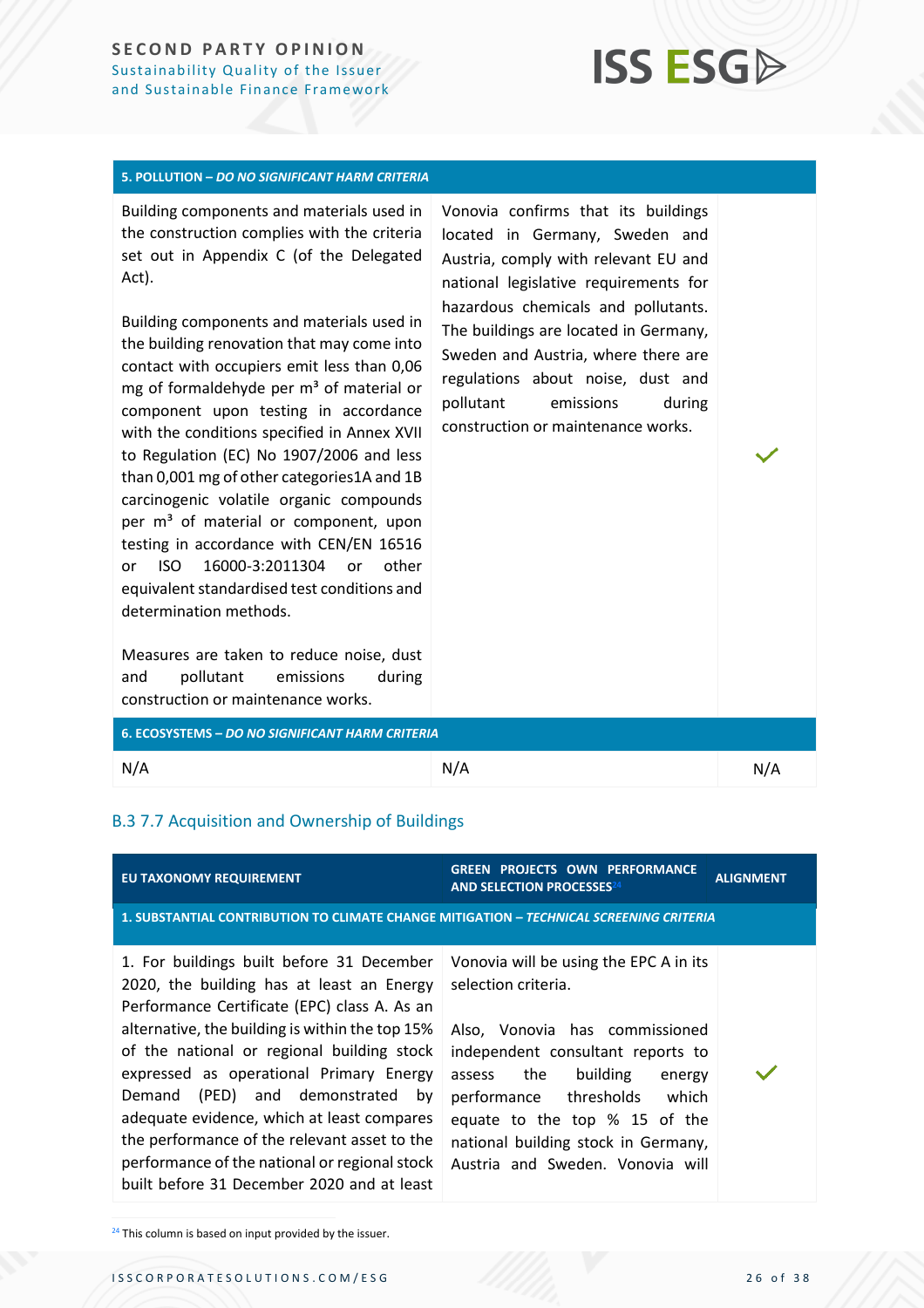

| distinguishes between residential and non-<br>residential buildings.                                                                                                                                                                                                                                                                                                                        | apply these thresholds in its eligibility<br>criteria.                                   |     |
|---------------------------------------------------------------------------------------------------------------------------------------------------------------------------------------------------------------------------------------------------------------------------------------------------------------------------------------------------------------------------------------------|------------------------------------------------------------------------------------------|-----|
| 2. For buildings built after 31 December 2020,<br>the building meets the criteria specified in<br>Section 7.1 of this Annex that are relevant at<br>the time of the acquisition.                                                                                                                                                                                                            | Criterion 3 is not applicable as the<br>assets will<br>only be residential<br>buildings. |     |
| 3. Where the building is a large non-<br>residential building (with an effective rated<br>output for heating systems, systems for<br>combined space heating and ventilation, air-<br>conditioning<br>systems<br>for<br>systems<br>or<br>combined air-conditioning and ventilation of<br>over 290 kW) it is efficiently operated<br>through energy performance monitoring and<br>assessment. |                                                                                          |     |
| 2. CLIMATE CHANGE ADAPATION - DO NO SIGNIFICANT HARM CRITERIA                                                                                                                                                                                                                                                                                                                               |                                                                                          |     |
| <b>GENERIC CRITERIA FOR (2)</b>                                                                                                                                                                                                                                                                                                                                                             | See B.4                                                                                  |     |
| <b>3. WATER - DO NO SIGNIFICANT HARM CRITERIA</b>                                                                                                                                                                                                                                                                                                                                           |                                                                                          |     |
| N/A                                                                                                                                                                                                                                                                                                                                                                                         | N/A                                                                                      | N/A |
| 4. CIRCULAR ECONOMY - DO NO SIGNIFICANT HARM CRITERIA                                                                                                                                                                                                                                                                                                                                       |                                                                                          |     |
| N/A                                                                                                                                                                                                                                                                                                                                                                                         | N/A                                                                                      | N/A |
| 5. POLLUTION - DO NO SIGNIFICANT HARM CRITERIA                                                                                                                                                                                                                                                                                                                                              |                                                                                          |     |
| N/A                                                                                                                                                                                                                                                                                                                                                                                         | N/A                                                                                      | N/A |
|                                                                                                                                                                                                                                                                                                                                                                                             |                                                                                          |     |
| 6. ECOSYSTEMS - DO NO SIGNIFICANT HARM CRITERIA                                                                                                                                                                                                                                                                                                                                             |                                                                                          |     |

### B.4 Generic Criteria for DNSH to Climate Change Adaptation for all green assets

| <b>EU TAXONOMY REQUIREMENT</b>                                                                                                         | <b>PERFORMANCE</b><br><b>PROJECTS</b><br><b>OWN</b><br><b>AND</b><br><b>GREEN</b><br><b>SELECTION PROCESSES<sup>25</sup></b>                                                                                                         | <b>ALIGNMENT</b> |
|----------------------------------------------------------------------------------------------------------------------------------------|--------------------------------------------------------------------------------------------------------------------------------------------------------------------------------------------------------------------------------------|------------------|
| 2. CLIMATE CHANGE ADAPATION - DO NO SIGNIFICANT HARM CRITERIA                                                                          |                                                                                                                                                                                                                                      |                  |
| GENERIC CRITERIA FOR DNSH TO<br>CLIMATE CHANGE ADAPTATION<br>The physical climate risks that are<br>material to the activity have been | Vonovia has engaged an external consultant<br>to conduct a risk assessment of potential<br>physical climate risks to its portfolio, based<br>on the geographical distribution of the<br>buildings in its portfolio and four possible |                  |

 $25$  This column is based on input provided by the issuer.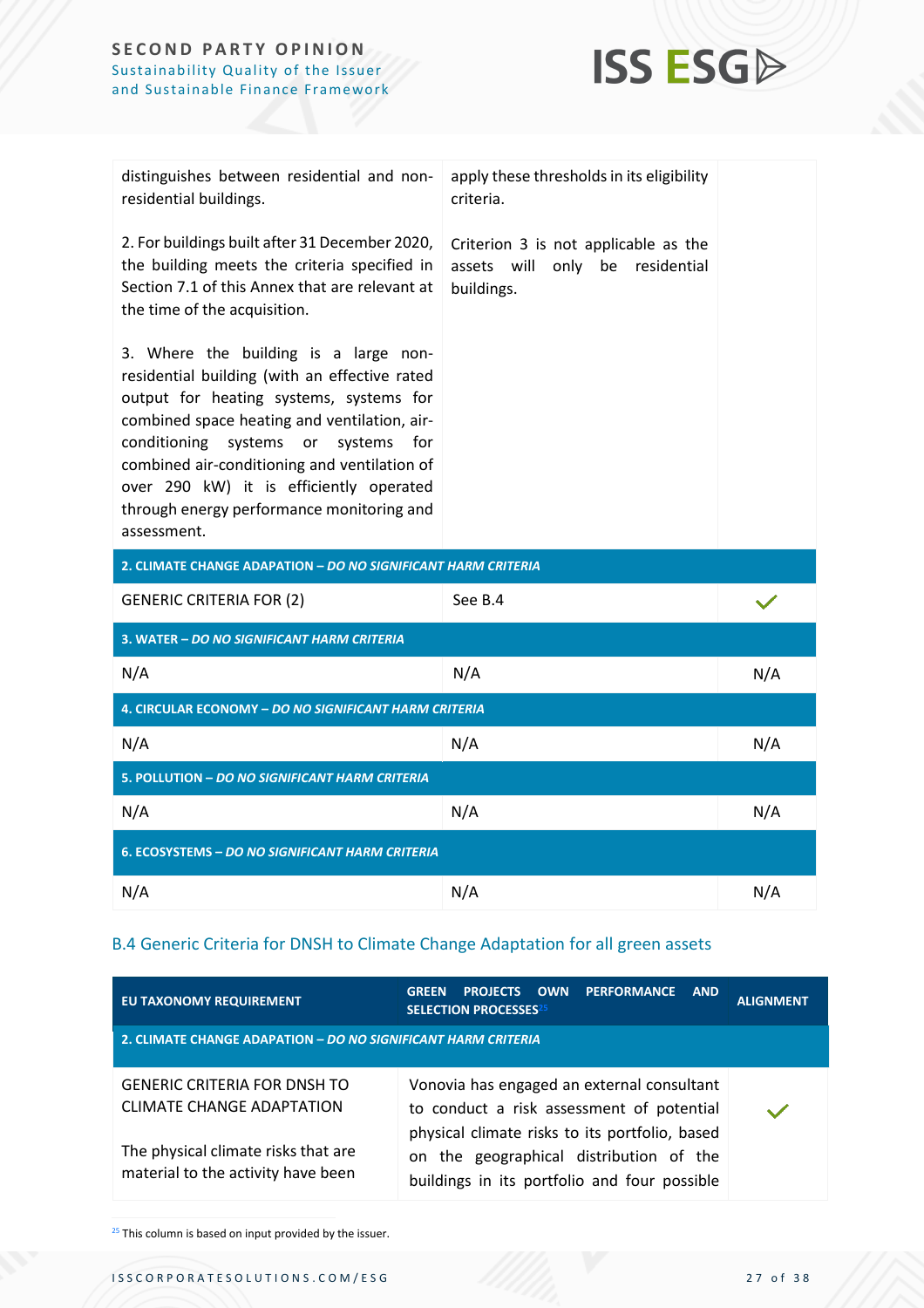

identified from those listed in the table in Section II (of the Delegated Act) by performing a robust climate risk and vulnerability assessment with the following steps:

(a) screening of the activity to identify which physical climate risks from the list in Section II (of the Delegated Act) may affect the performance of the economic activity during its expected lifetime;

(b) where the activity is assessed to be at risk from one or more of the physical climate risks listed in Section II (of the Delegated Act), a climate risk and vulnerability assessment to assess the materiality of the physical climate risks on the economic activity;

(c) an assessment of adaptation solutions that can reduce the identified physical climate risk.

The climate risk and vulnerability assessment is proportionate to the scale of the activity and its expected lifespan, such that:

(a) for activities with an expected lifespan of less than 10 years, the assessment is performed, at least by using climate projections at the smallest appropriate scale;

(b) for all other activities, the assessment is performed using the highest available resolution, state-ofthe-art climate projections across the existing range of future scenarios consistent with the expected lifetime of the activity, including, at least, 10

scenarios. The potential climate risks encapsulate 7 different drivers. The scenarios are modelled through to 2050 and . The assessment shows that the portfolio is at relatively low to medium risks.

Vonovia will explore solutions in case there are material physical risks to the buildings in its portfolio. Otherwise, Vonovia will also take guidance from the National Adaptation Plans developed by Germany<sup>26</sup>, Sweden<sup>27</sup> and Austria<sup>28</sup>.

For example, in Germany, the **German Strategy for Adaptation to Climate Change from 2008** specifies that the Federal Building Code and building regulations will take into account necessary climate adaptation provisions.

<sup>26</sup> <https://climate-adapt.eea.europa.eu/countries-regions/countries/germany>

<sup>27</sup> <https://climate-adapt.eea.europa.eu/countries-regions/countries/sweden>

<sup>28</sup> <https://climate-adapt.eea.europa.eu/countries-regions/countries/austria>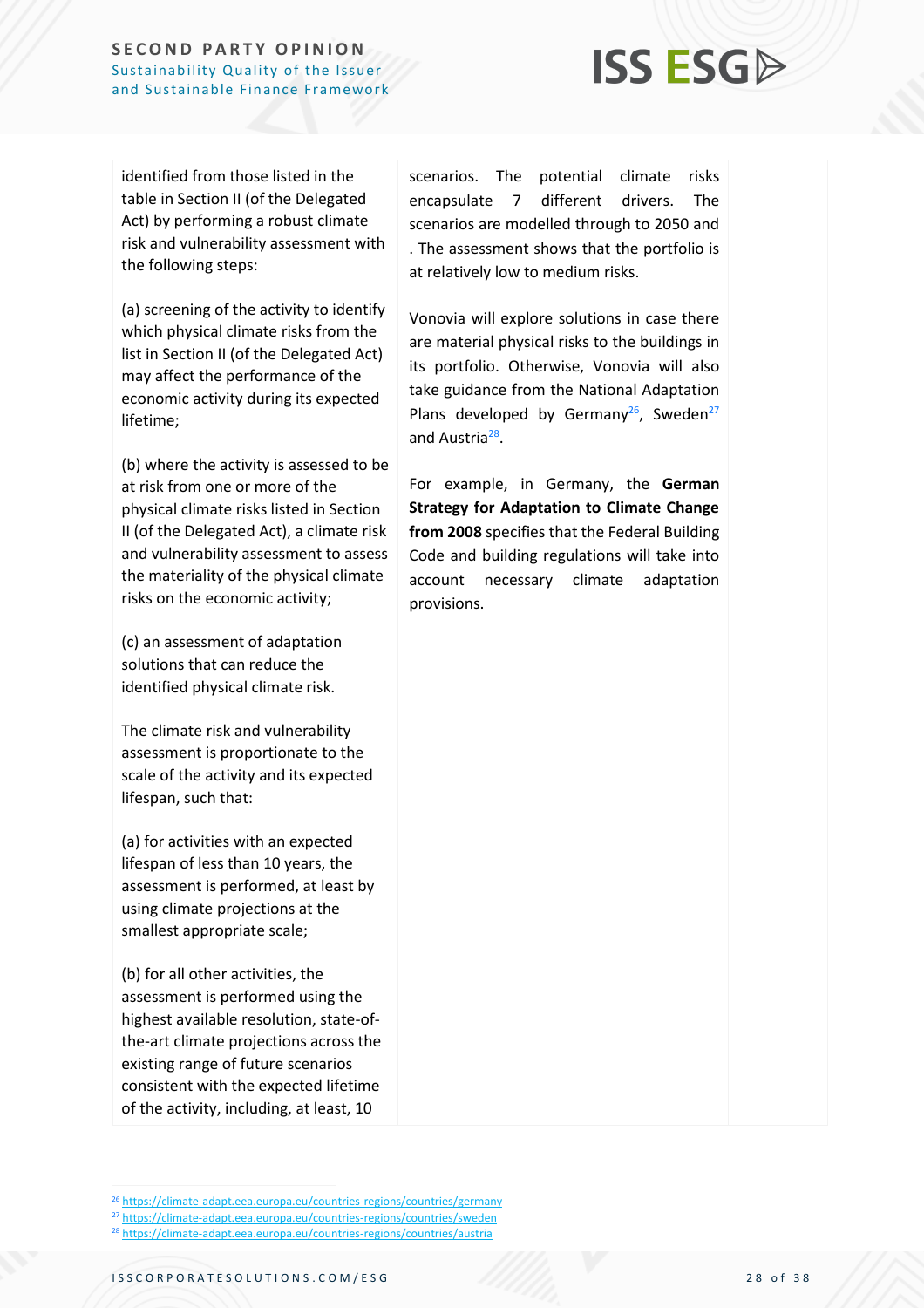# **ISS ESG**

to 30 year climate projections scenarios for major investments.

For new activities and existing activities using newly -built physical assets, the economic operator integrates the adaptation solutions that reduce the most important identified physical climate risks that are material to that activity at the time of design and construction and has implemented them before the start of operations. The adaptation solutions implemented do not adversely affect the adaptation efforts or the level of resilience to physical climate risks of other people, of nature, of cultural heritage, of assets and of other economic activities; are consistent with local, sectoral, regional or national adaptation strategies and plans; and consider the use of nature -based solutions or rely on blue or green infrastructure to the extent possible.

The climate projections and assessment of impacts are based on best practice and available guidance and take into account the state -of the -art science for vulnerability and risk analysis and related methodologies in line with the most recent Intergovernmental Panel on Climate Change reports, scientific peer -reviewed publications, and open source or paying models. For existing activities and new activities using existing physical assets, the economic operator implements physical and non -physical solutions ('adaptation solutions'), over a period of time of up to five years, that reduce the most important identified physical climate risks that are material to that activity. An adaptation plan for the implementation of those solutions is drawn up accordingly.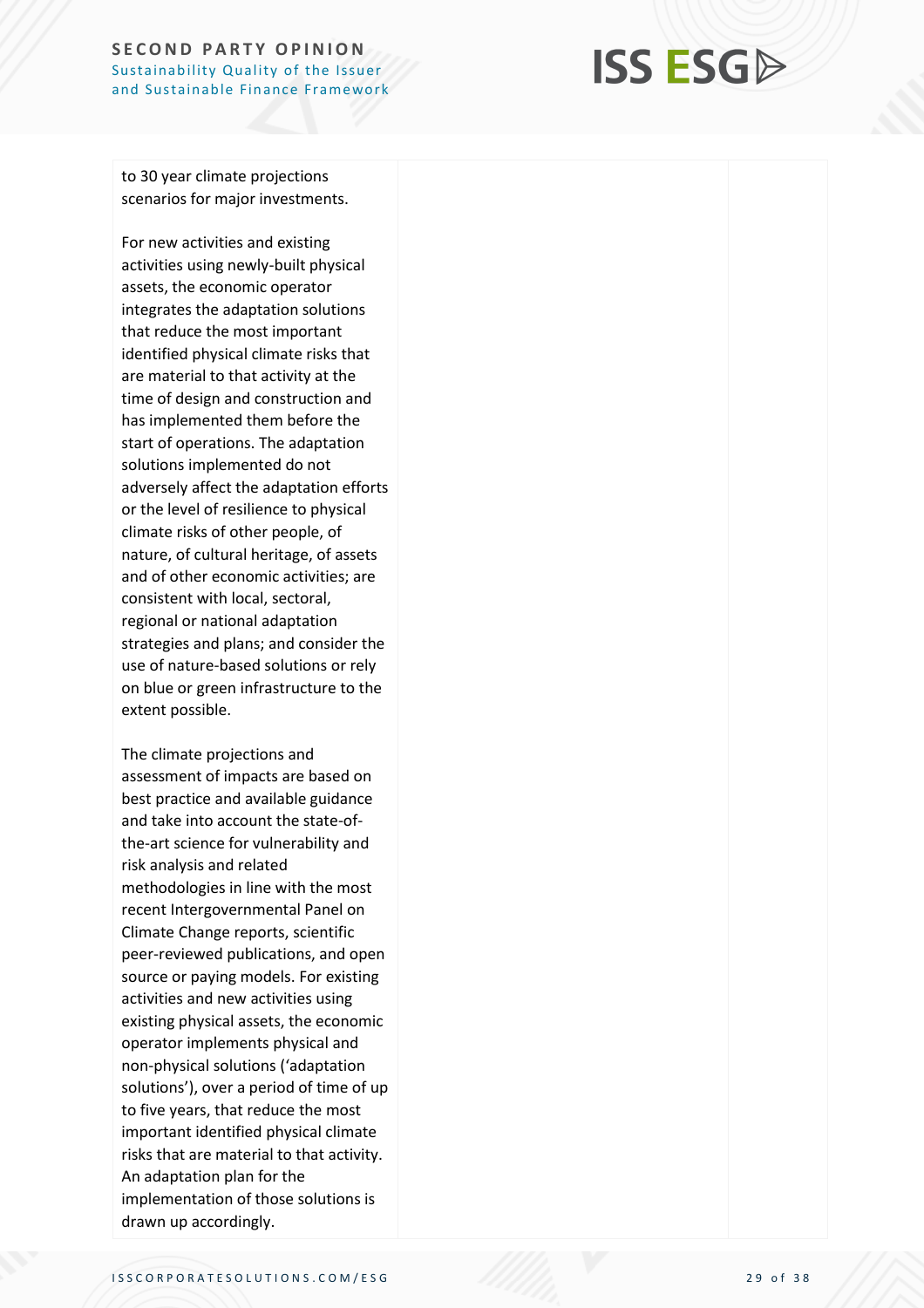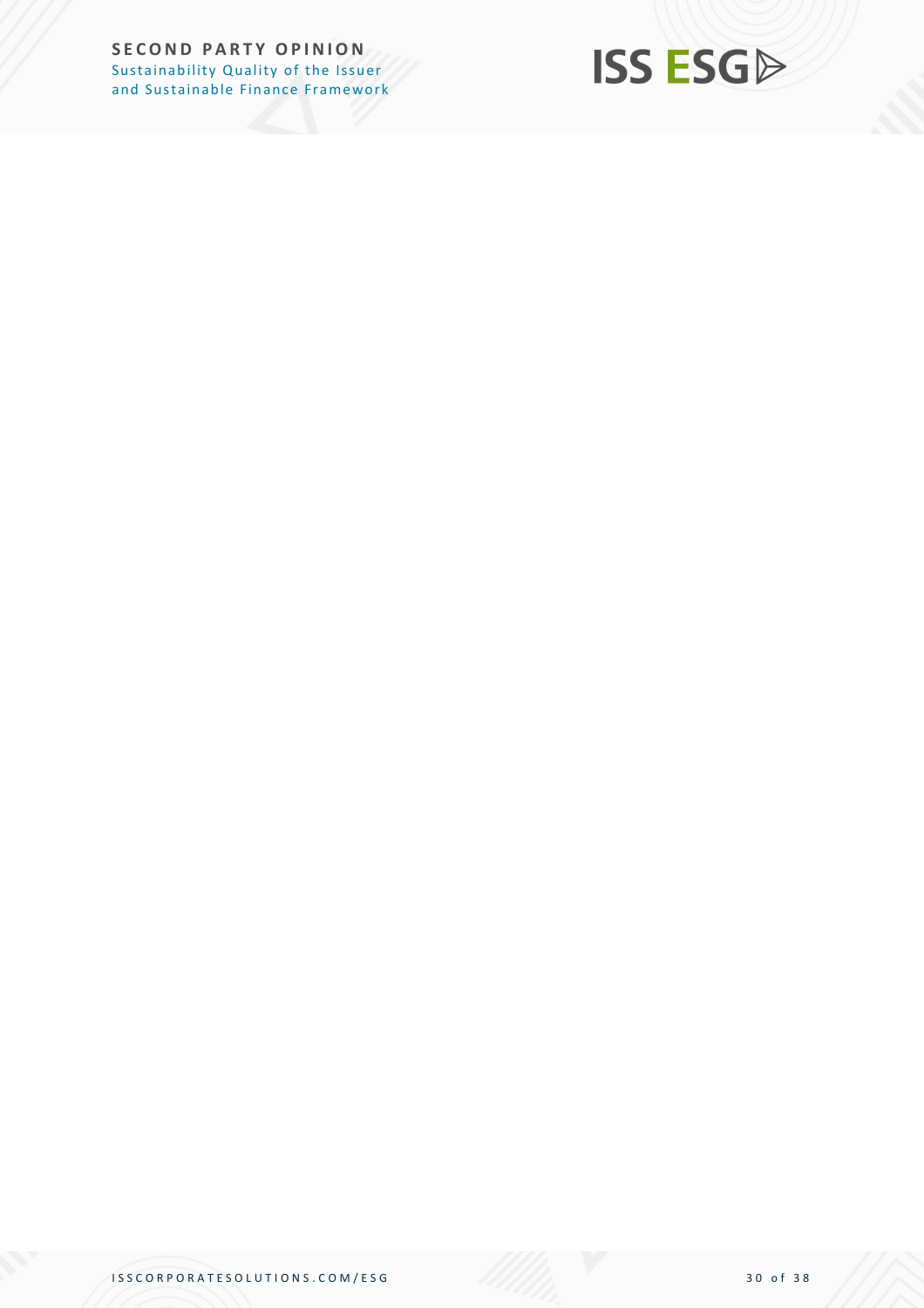**ISS ESG** 

#### Minimum Social Safeguards

ISS ESG assessed the alignment of the due diligence and selection processes in place with the EU Taxonomy Minimum Social Safeguards as described in Article 18 of the Taxonomy Regulation<sup>29</sup>. The results of this assessment are applicable for every Project Category financed under this framework and are displayed below:

| EU TAXONOMY REQUIREMENT                                                                                                                                                                                                                                                                                                                                                                                                                                    | <b>GREEN PROJECTS OWN PERFORMANCE AND SELECTION</b><br><b>PROCESSES</b>                                                                                                                                                                                                                                                                                                                                                                                                                                                                                                                                                                                                                        | <b>ANALYSIS AGAINST</b><br><b>REQUIREMENT</b> |
|------------------------------------------------------------------------------------------------------------------------------------------------------------------------------------------------------------------------------------------------------------------------------------------------------------------------------------------------------------------------------------------------------------------------------------------------------------|------------------------------------------------------------------------------------------------------------------------------------------------------------------------------------------------------------------------------------------------------------------------------------------------------------------------------------------------------------------------------------------------------------------------------------------------------------------------------------------------------------------------------------------------------------------------------------------------------------------------------------------------------------------------------------------------|-----------------------------------------------|
| Alignment with the OECD<br><b>Guidelines for Multinational</b><br>Enterprises and the UN<br><b>Guiding Principles on</b><br><b>Business and Human Rights,</b><br>including the principles and<br>rights set out in the eight<br>fundamental conventions<br>identified in the Declaration<br>of the International Labour<br>Organisation on<br><b>Fundamental Principles and</b><br>Rights at Work and the<br><b>International Bill of Human</b><br>Rights. | Germany, Austria and Sweden, the countries in<br>which Vonovia's portfolio is located, are OECD<br>countries and signatories of the OECD<br>Guidelines. Therefore, these countries are<br>obliged to ensure that companies operating in<br>within their<br>borders<br>observe the<br><b>OECD</b><br>Guidelines on Multinational Enterprise.<br>Vonovia has a public commitment to complying<br>with the core standards of the ILO in its human<br>rights policy <sup>30</sup> .<br>Regarding the UN Guiding Principles (UNGP):<br>Vonovia makes an explicit commitment to the<br>UN Global Compact and human rights policies in<br>its public documents, and not the UN Guiding<br>Principles. |                                               |
|                                                                                                                                                                                                                                                                                                                                                                                                                                                            | Vonovia is currently in a merger process with<br>Deutsche Wohnen, which already has a public<br>commitment to the UNGP <sup>31</sup> .<br>Also, the Germany Supply Chain Due Diligence<br>Act <sup>32</sup> , which will come into force in January 2023,<br>requires companies to introduce additional due<br>considerations of human<br>diligence<br>rights<br>throughout their operations and supply chains,<br>including those in other countries.                                                                                                                                                                                                                                         |                                               |
|                                                                                                                                                                                                                                                                                                                                                                                                                                                            | In light of these developments, Vonovia is<br>currently in the process of reviewing its                                                                                                                                                                                                                                                                                                                                                                                                                                                                                                                                                                                                        |                                               |

<sup>29</sup> https://eur-lex.europa.eu/legal-content/EN/TXT/?uri=CELEX%3A32020R0852

<sup>30</sup> https://reports.vonovia.de/2020/sustainability-report/sustainable-corporate-governance/respect-and-promotion-of-human-rights.html  $\frac{31 \text{ https://ir.deutsche-wohnen.com/websites/dewohnen/English/4200/declaration-on-corporte-governance.html}{\text{https://ir.deutsche-wohnen.com/websites/dewohnen/English/4200/declaration-on-corporte-governence.htm}}$ 

<sup>32</sup> https://www.bmas.de/DE/Service/Gesetze-und-Gesetzesvorhaben/gesetz-unternehmerische-sorgfaltspflichtenlieferketten.html#:~:text=Das%20Sorgfaltspflichtengesetz%2C%20auch%20als%20Lieferkettengesetz,Lieferketten%20f%C3%BCr%20besti mmte%20Unternehmen%20festlegt.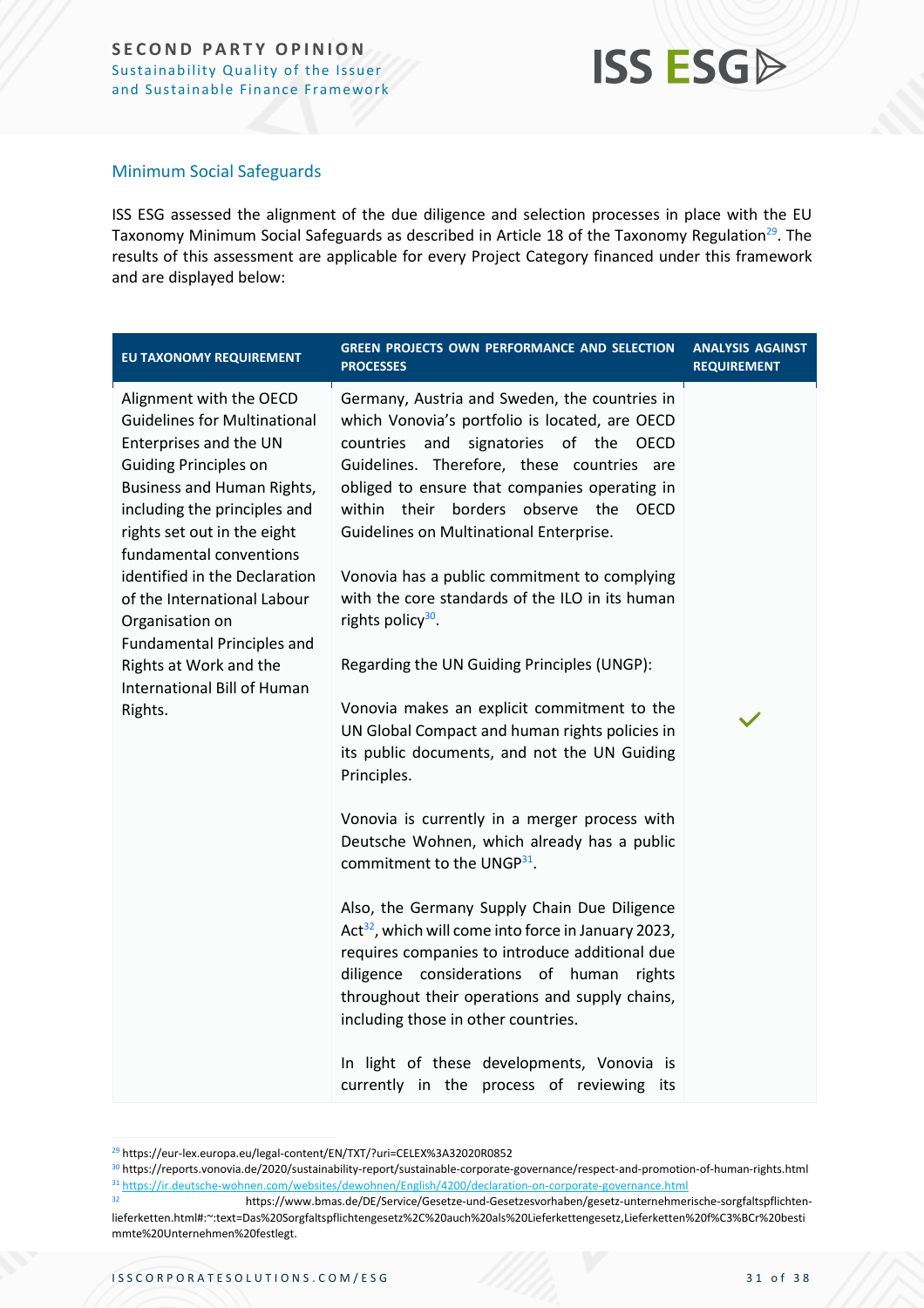

guidelines and processes in order to update its public Human Rights Policy. As part of this process, Vonovia expects to include an explicit reference to the UNGP in its public commitments.

ISS ESG considers this as aligning with the MSS requirement on a best efforts basis for now. Vonovia will have the opportunity to explicitly show their public commitment to the UNGP as part of its allocation reporting one year after the first issuance under this Framework.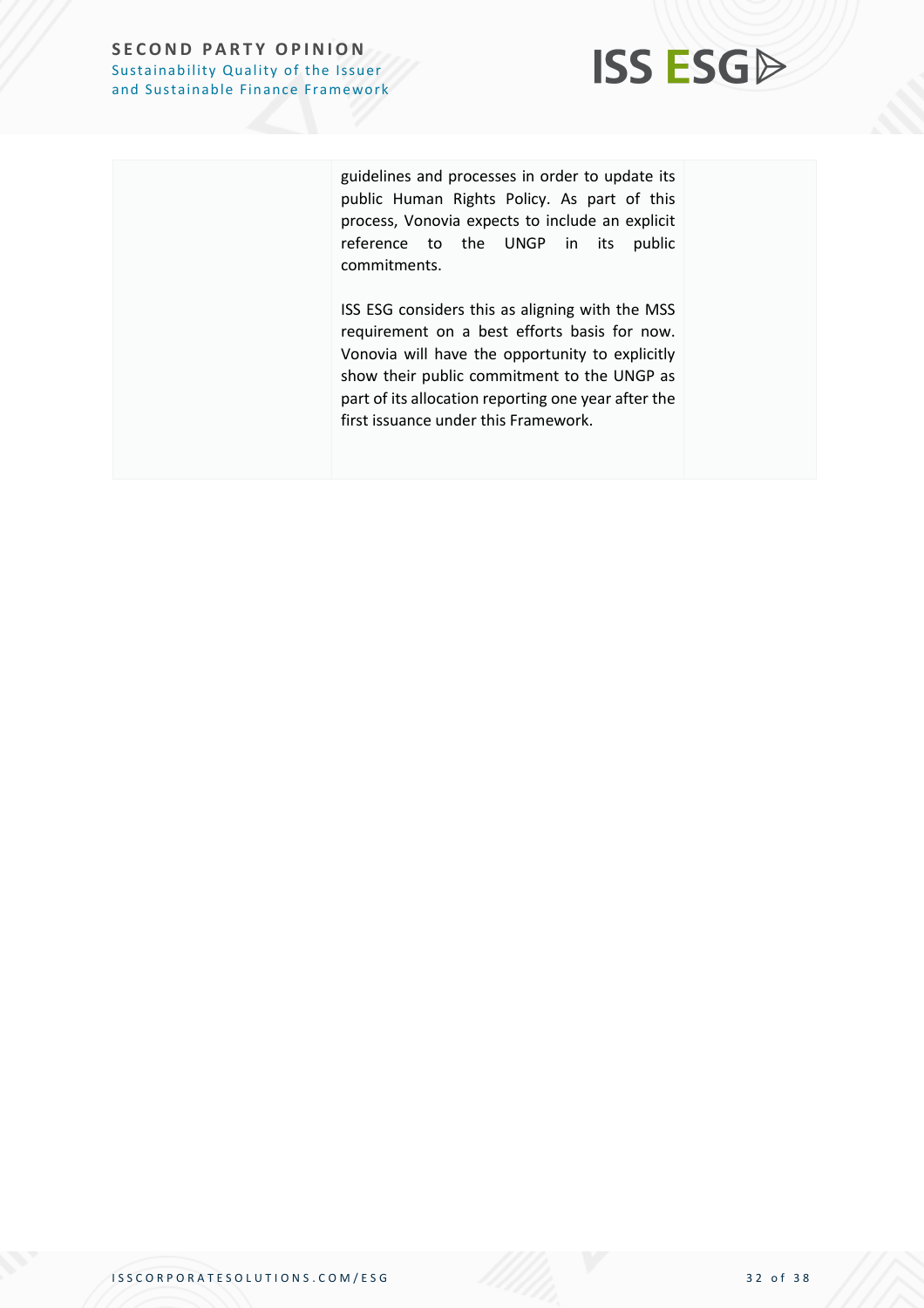

#### DISCLAIMER

- 1. Validity of the SPO: As long as there is no material change to the Framework.
- 2. ISS ESG uses a scientifically based rating concept to analyse and evaluate the environmental and social performance of companies and countries. In doing so, we adhere to the highest quality standards which are customary in responsibility research worldwide. In addition, we create a Second Party Opinion (SPO) on bonds based on data from the issuer.
- 3. We would, however, point out that we do not warrant that the information presented in this SPO is complete, accurate or up to date. Any liability on the part of ISS ESG in connection with the use of these SPO, the information provided in them and the use thereof shall be excluded. In particular, we point out that the verification of the compliance with the se- lection criteria is based solely on random samples and documents submitted by the issuer.
- 4. All statements of opinion and value judgements given by us do not in any way constitute purchase or investment recommendations. In particular, the SPO is no assessment of the economic profitability and credit worthiness of a bond but refers exclusively to the social and environmental criteria mentioned above.
- 5. We would point out that this SPO, in particular the images, text and graphics contained therein, and the layout and company logo of ISS ESG and ISS-ESG are protected under copyright and trademark law. Any use thereof shall require the express prior written consent of ISS. Use shall be deemed to refer in particular to the copying or duplication of the SPO wholly or in part, the distribution of the SPO, either free of charge or against payment, or the exploitation of this SPO in any other conceivable manner.

The issuer that is the subject of this report may have purchased self-assessment tools and publications from ISS Corporate Solutions, Inc. ("ICS"), a wholly-owned subsidiary of ISS, or ICS may have provided advisory or analytical services to the issuer. No employee of ICS played a role in the preparation of this report. If you are an ISS institutional client, you may inquire about any issuer's use of products and services from ICS by emailin[g disclosure@issgovernance.com.](mailto:disclosure@issgovernance.com)

This report has not been submitted to, nor received approval from, the United States Securities and Exchange Commission or any other regulatory body. While ISS exercised due care in compiling this report, it makes no warranty, express or implied, regarding the accuracy, completeness or usefulness of this information and assumes no liability with respect to the consequences of relying on this information for investment or other purposes. In particular, the research and scores provided are not intended to constitute an offer, solicitation or advice to buy or sell securities nor are they intended to solicit votes or proxies.

Deutsche Börse AG ("DB") owns an approximate 80% stake in ISS HoldCo Inc., the holding company which wholly owns ISS. The remainder of ISS HoldCo Inc. is held by a combination of Genstar Capital ("Genstar") and ISS management. ISS has formally adopted policies on non-interference and potential conflicts of interest related to DB, Genstar, and the board of directors of ISS HoldCo Inc. These policies are intended to establish appropriate standards and procedures to protect the integrity and independence of the research, recommendations, ratings and other analytical offerings produced by ISS and to safeguard the reputations of ISS and its owners. Further information regarding these policies are available a[t https://www.issgovernance.com/compliance/due-diligence-materials.](https://www.issgovernance.com/compliance/due-diligence-materials)

© 2022 | Institutional Shareholder Services and/or its affiliates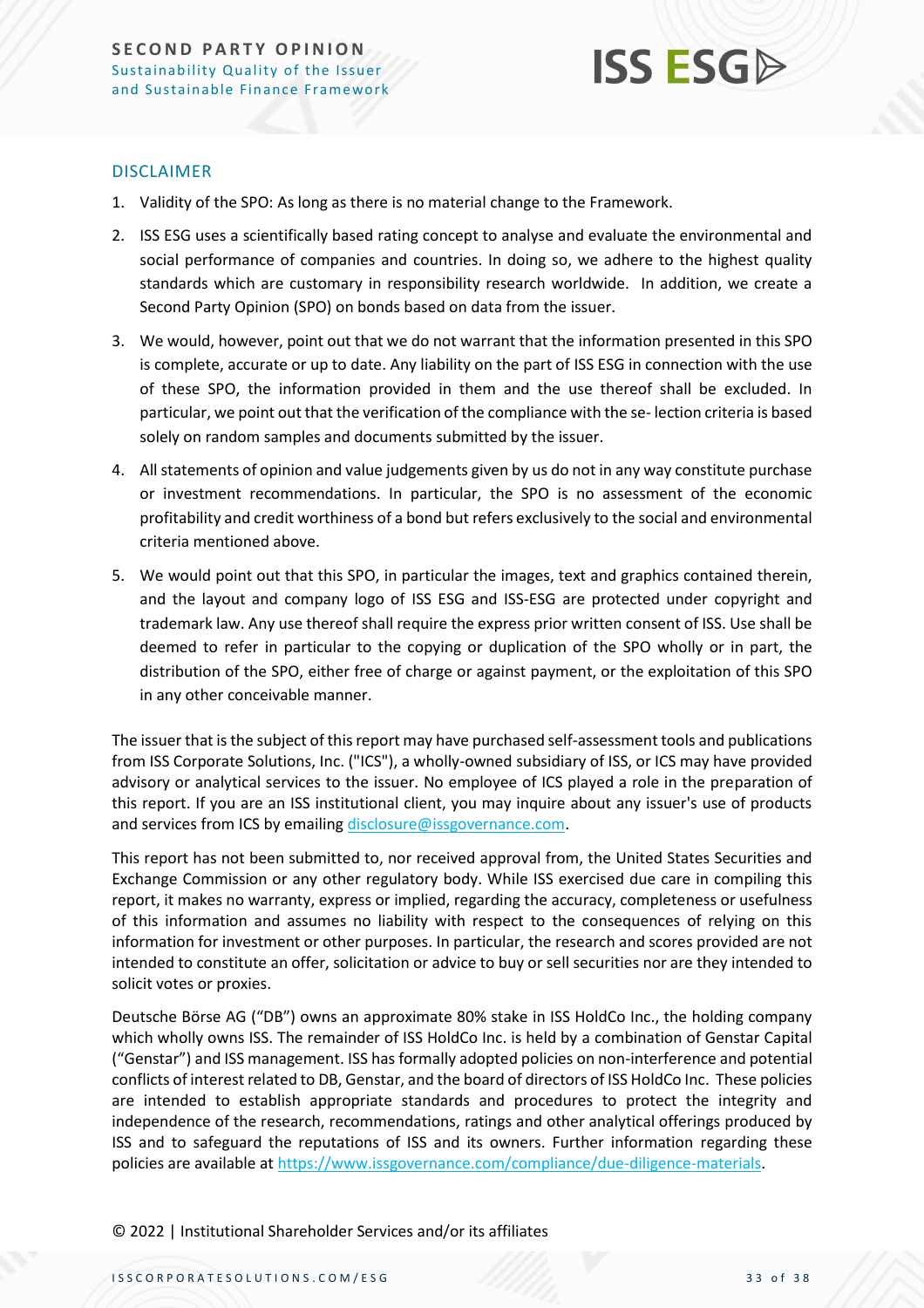# **ISS ESG**

# <span id="page-33-0"></span>ANNEX 1: Methodology

#### EU Taxonomy

ISS ESG evaluates whether the details of the nominated projects and assets or project selection eligibility criteria included in the Sustainable Finance Framework meets the criteria listed in relevant Activities in the EU Taxonomy Climate Delegated Act (June 2021) on a best-efforts basis.

The evaluation shows to whether Vonovia's project categories are indicatively in line with the requirements listed in the EU Taxonomy Technical Annex.

The evaluation was carried out using information and documents provided to ISS ESG on a confidential basis by Vonovia (e.g. Due Diligence Reports). Further, national legislation and standards, depending on the project category location, were drawn on to complement the information provided by the issuer.

#### Environmental and social risks assessment methodology

ISS ESG evaluates whether the selection criteria match the eligible project category and criteria listed in the Social Bond KPIs.

All percentages refer to the amount of assets within one category (e.g. wind power). Additionally, the assessment "no or limited information is available" either indicates that no information was made available to ISS ESG or that the information provided did not fulfil the requirements of the ISS ESG Social Bond KPIs.

The evaluation was carried out using information and documents provided to ISS ESG on a confidential basis by Vonovia (e.g. Due Diligence Reports). Further, national legislation and standards, depending on the asset location, were drawn on to complement the information provided by the issuer.

#### Assessment of the contribution and association to the SDG

The 17 Sustainable Development Goals (SDGs) were endorsed in September 2015 by the United Nations and provide a benchmark for key opportunities and challenges toward a more sustainable future. Using a proprietary method, ISS ESG identifies the extent to which Vonovia's Sustainable Finance Instruments contributes to related SDGs.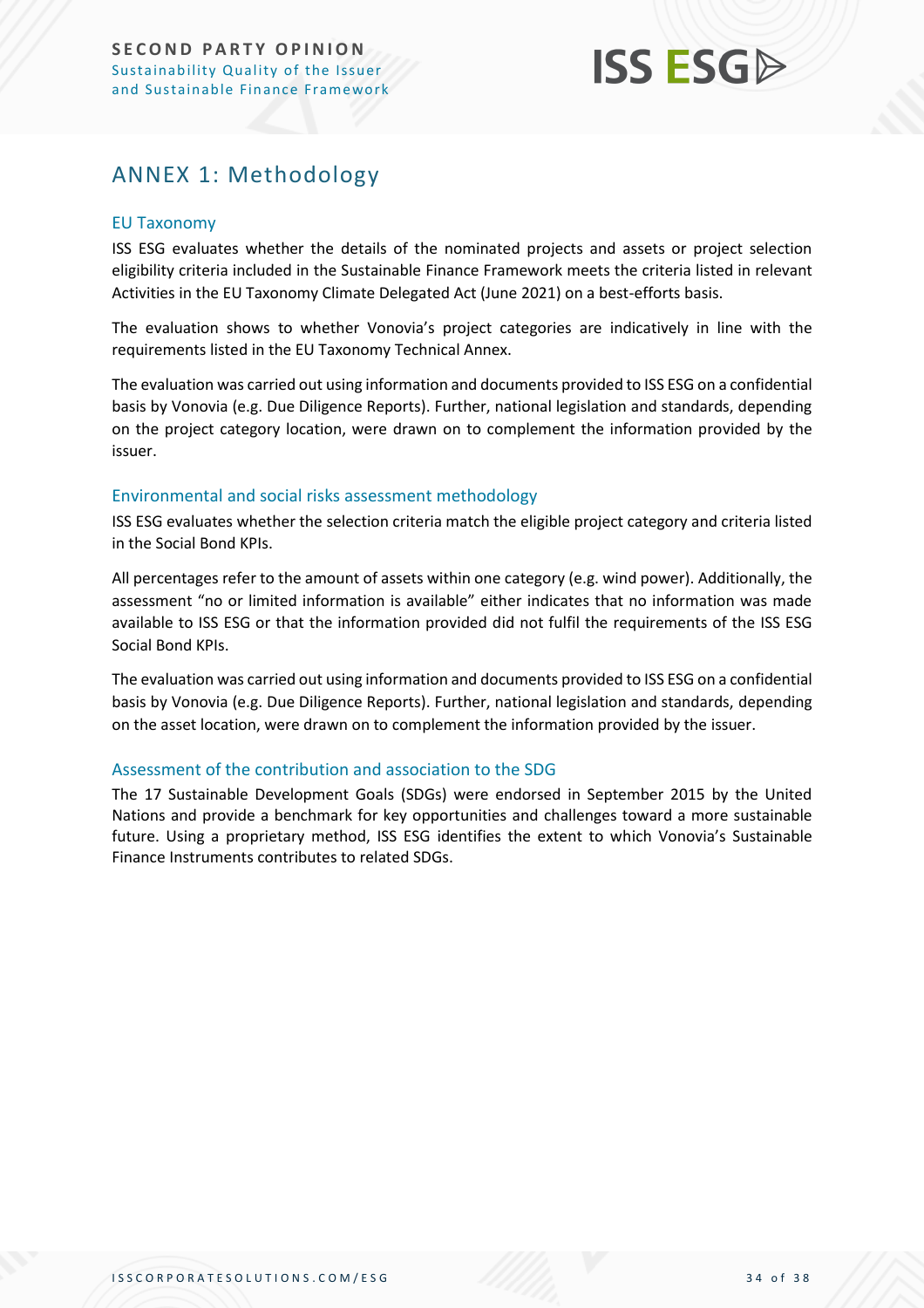# **ISS ESG**

# <span id="page-34-0"></span>ANNEX 2: ISS ESG Corporate Rating Methodology

#### Methodology - Overview

The ESG Corporate Rating methodology was originally developed by Institutional Shareholder Services Germany (formerly oekom research) and has been consistently updated for more than 25 years.

**ESG Corporate Rating** - The ESG Corporate Rating universe, which is currently expanding from more than 8,000 corporate issuers to a targeted 10,000 issuers in 2020, covers important national and international indices as well as additional companies from sectors with direct links to sustainability and the most important bond issuers that are not publicly listed companies.

The assessment of a company's social & governance and environmental performance is based on approximately 100 environmental, social and governance indicators per sector, selected from a pool of 800+ proprietary indicators. All indicators are evaluated independently based on clearly defined performance expectations and the results are aggregated, taking into account each indicator's and each topic's materiality-oriented weight, to yield an overall score (rating). If no relevant or up-to-date company information with regard to a certain indicator is available, and no assumptions can be made based on predefined standards and expertise, e.g. known and already classified country standards, the indicator is assessed with a D-.

In order to obtain a comprehensive and balanced picture of each company, our analysts assess relevant information reported or directly provided by the company as well as information from reputable independent sources. In addition, our analysts actively seek a dialogue with the assessed companies during the rating process and companies are regularly given the opportunity to comment on the results and provide additional information.

**Analyst Opinion** - Qualitative summary and explanation of the central rating results in three dimensions:

(1) Opportunities - assessment of the quality and the current and future share of sales of a company's products and services, which positively or negatively contribute to the management of principal sustainability challenges.

(2) Risks - summary assessment of how proactively and successfully the company addresses specific sustainability challenges found in its business activity and value chain, thus reducing its individual risks, in particular regarding its sector's key issues.

(3) Governance - overview of the company's governance structures and measures as well as of the quality and efficacy of policies regarding its ethical business conduct.

**Norm-Based Research - Severity Indicator** - The assessment of companies' sustainability performance in the ESG Corporate Rating is informed by a systematic and comprehensive evaluation of companies' ability to prevent and mitigate ESG controversies. ISS ESG conducts research and analysis on corporate involvement in verified [or alleged failures to respect recognized standards for responsible business conduct through](https://www.issgovernance.com/esg/screening/esg-screening-solutions/#nbr_techdoc_download)  [Norm-Based](https://www.issgovernance.com/esg/screening/esg-screening-solutions/#nbr_techdoc_download) Research.

Norm-Based Research is based on authoritative standards for responsible business conduct such as the UN Global Compact, the OECD Guidelines for Multinational Enterprises, the UN Guiding Principles for Business and Human Rights and the Sustainable Development Goals.

As a stress-test of corporate disclosure, Norm-Based Research assesses the following:

- Companies' ability to address grievances and remediate negative impacts
- Degree of verification of allegations and claims
- Severity of impact on people and the environment, and systematic or systemic nature of malpractices

Severity of impact is categorized as Potential, Moderate, Severe, Very severe. This informs the ESG Corporate Rating.

**Decile Rank** - The Decile Rank indicates in which decile (tenth part of total) the individual Corporate Rating ranks within its industry from 1 (best – company's rating is in the first decile within its industry) to 10 (lowest – company's rating is in the tenth decile within its industry). The Decile Rank is determined based on the underlying numerical score of the rating. If the total number of companies within an industry cannot be evenly divided by ten, the surplus company ratings are distributed from the top (1 decile) to the bottom. If there are Corporate Ratings with identical absolute scores that span a division in decile ranks, all ratings with an equal decile score are classified in the higher decile, resulting in a smaller number of Corporate Ratings in the decile below.

**Distribution of Ratings** - Overview of the distribution of the ratings of all companies from the respective industry that are included in the ESG Corporate Rating universe (company portrayed in this report: dark blue).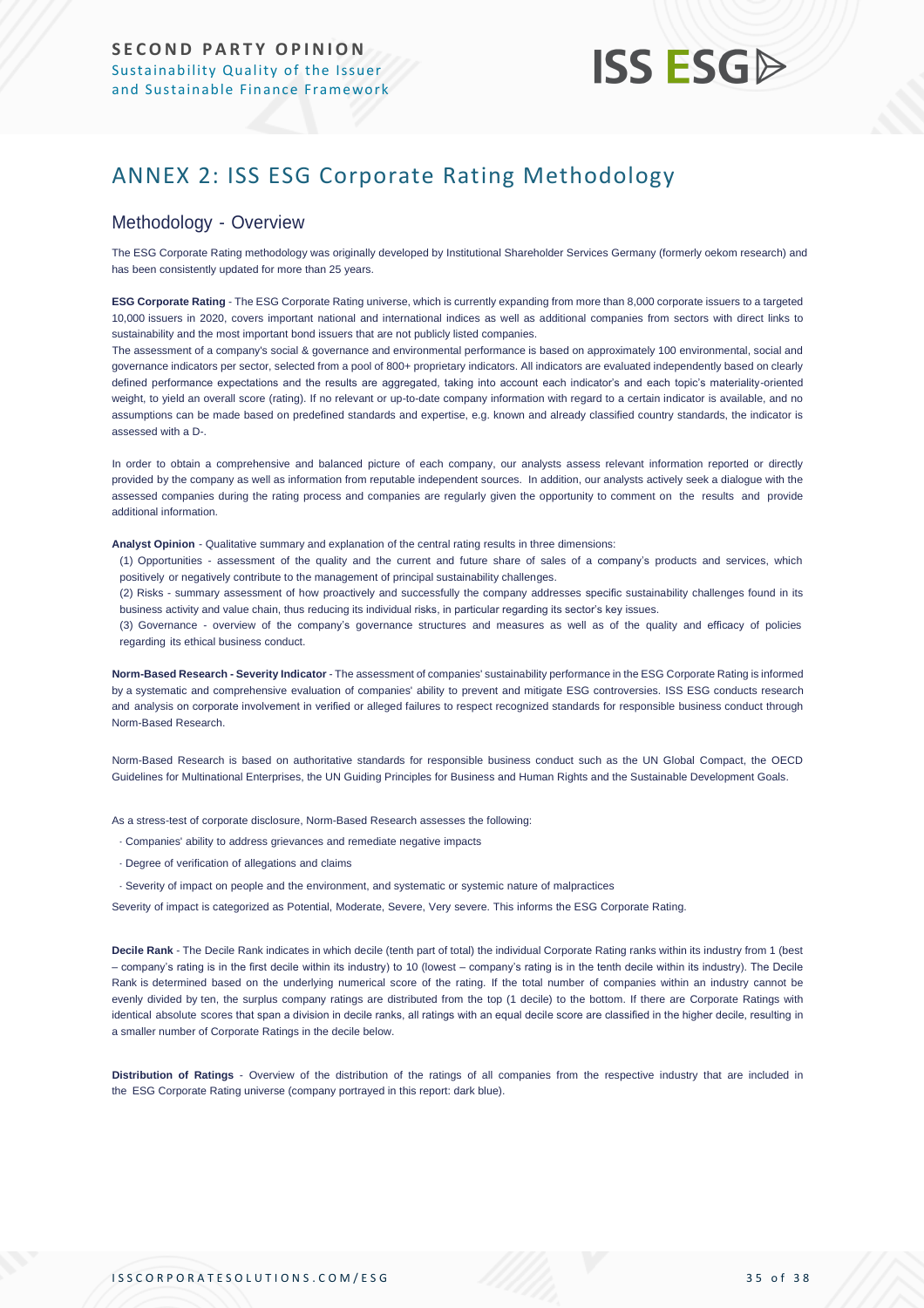

**Industry Classification** - The social and environmental impacts of industries differ. Therefore, based on its relevance, each industry analyzed is classified in a Sustainability Matrix.

Depending on this classification, the two dimensions of the ESG Corporate Rating, the Social Rating and the Environmental Rating, are weighted and the sector-specific minimum requirements for the ISS ESG Prime Status (Prime threshold) are defined (absolute best-in-class approach).



**Industry Leaders** - List (in alphabetical order) of the top three companies in an industry from the ESG Corporate Rating universe at the time of generation of this report.

**Key Issue Performance** - Overview of the company's performance with regard to the key social and environmental issues in the industry, compared to the industry average.

**Performance Score** - The ESG Performance Score allows for cross-industry comparisons using a standardized best-in-class threshold that is valid across all industries. It is the numerical representation of the alphabetic ratings (D- to A+) on a scale of 0 to 100 with 50 representing the prime threshold. All companies with values greater than 50 are Prime, while companies with values less than 50 are Not Prime. As a result, intervals are of varying size depending on the original industry-specific prime thresholds.

**Rating History** - Development of the company's rating over time and comparison to the average rating in the industry.

**Rating Scale** - Companies are rated on a twelve-point scale from A+ to D-:

A+: the company shows excellent performance.

D-: the company shows poor performance (or fails to demonstrate any commitment to appropriately address the topic).

Overview of the range of scores achieved in the industry (light blue) and indication of the grade of the company evaluated in this report (dark blue).

**Sources of Information** - A selection of sources used for this report is illustrated in the annex.

Status & Prime Threshold - Companies are categorized as Prime if they achieve/exceed the sustainability performance requirements (Prime threshold) defined by ISS ESG for a specific industry (absolute best-in-class approach) in the ESG Corporate Rating. Prime companies are sustainability leaders in their industry and are better positioned to cope with material ESG challenges and risks, as well as to seize opportunities, than their Not Prime peers. The financial materiality of the Prime Status has been confirmed by performance studies, showing a continuous outperformance of the Prime portfolio when compared to conventional indices over more than 14 years.

**Transparency Level** - The Transparency Level indicates the company's materiality-adjusted disclosure level regarding the environmental and social performance indicators defined in the ESG Corporate Rating. It takes into consideration whether the company has disclosed relevant information regarding a specific indicator, either in its public ESG disclosures or as part of the rating feedback process, as well as the indicator's materiality reflected in its absolute weight in the rating. The calculated percentage is classified in five transparency levels following the scale below. Nettro. The meaning interest of the disclose or length of the state of transparency in the company of the company of the disclose or lack of the state of the disclose or lack of the state of the state of the state of the s

- 0% < 20%: very low
- 20% < 40%: low
- 40% < 60%: medium
- $60\% < 80\%$ ; high
- 80% 100%: very high

For example, if a company discloses information for indicators with a cumulated absolute weight in the rating of 23 percent, then its Transparency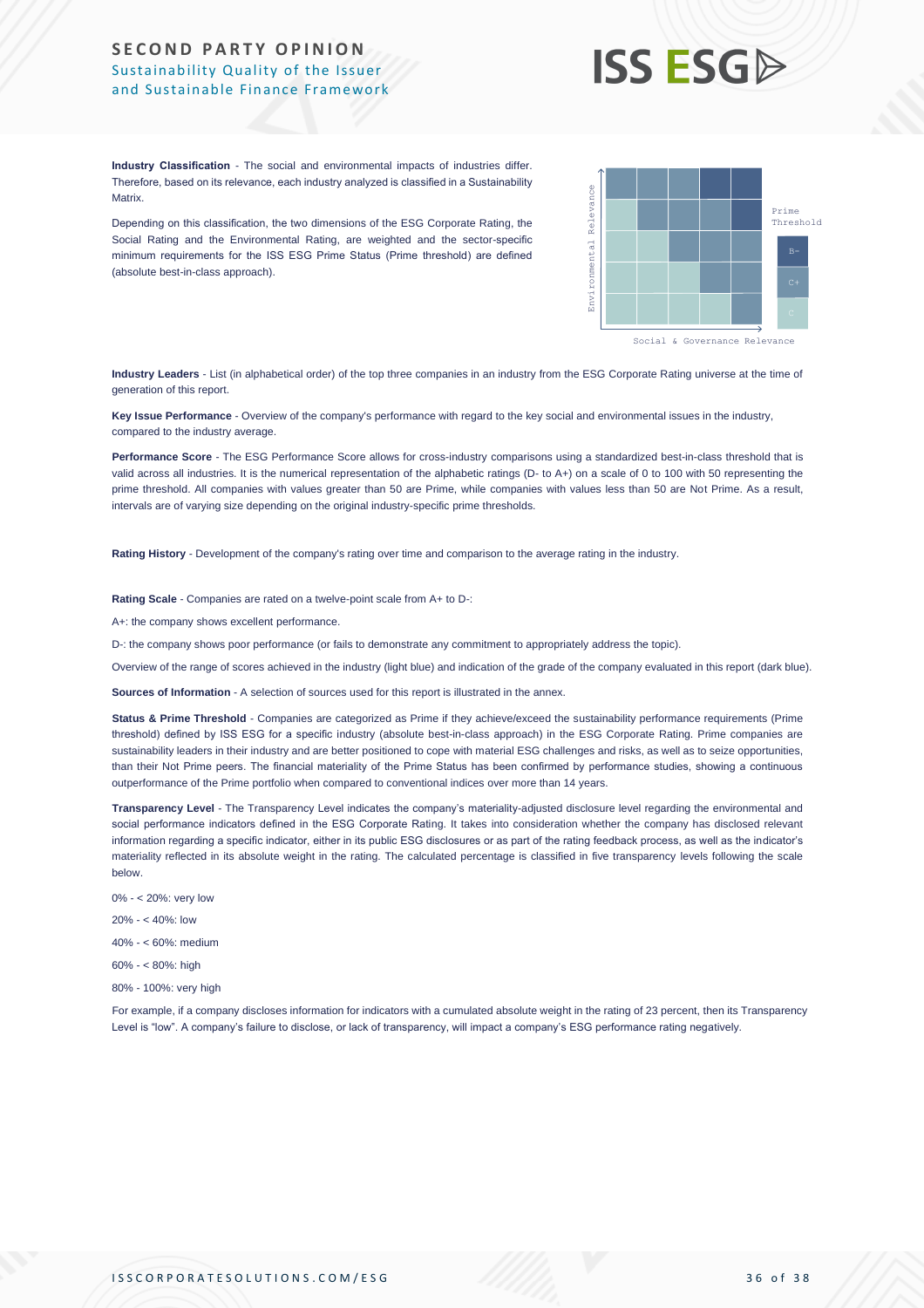

# <span id="page-36-0"></span>ANNEX 3: Quality management processes

#### **SCOPE**

Vonovia commissioned ISS ESG to compile a Sustainable Finance Instruments SPO. The Second Party Opinion process includes verifying whether the Sustainable Finance Framework aligns with the ICMA GBPs, SBPs, LMA GLPs and to assess the sustainability credentials of its Sustainable Finance Instruments, as well as the issuer's sustainability strategy.

#### **CRITERIA**

Relevant Standards for this Second Party Opinion

- ICMA Green Bond Principles (June 2021), Social Bond Principles (June 2021)
- LMA Green Loan Principles (February 2021)
- EU Taxonomy Climate Delegated Act (June 2021)

#### VONOVIA'S RESPONSIBILITY

Vonovia's responsibility was to provide information and documentation on:

- **Framework**
- **Eligibility criteria**
- Documentation of ESG risks management at the asset level

#### ISS ESG's VERIFICATION PROCESS

ISS ESG is one of the world's leading independent environmental, social and governance (ESG) research, analysis and rating houses. The company has been actively involved in the sustainable capital markets for over 25 years. Since 2014, ISS ESG has built up a reputation as a highly-reputed thought leader in the green and social bond market and has become one of the first CBI approved verifiers.

ISS ESG has conducted this independent Second Party Opinion of the Sustainable Finance Instruments to be issued by Vonovia based on ISS ESG methodology and in line with the ICMA GBPs, SBPs, LMA GLPs.

The engagement with Vonovia took place in January – February 2022.

#### ISS ESG's BUSINESS PRACTICES

ISS has conducted this verification in strict compliance with the ISS Code of Ethics, which lays out detailed requirements in integrity, transparency, professional competence and due care, professional behaviour and objectivity for the ISS business and team members. It is designed to ensure that the verification is conducted independently and without any conflicts of interest with other parts of the ISS Group.